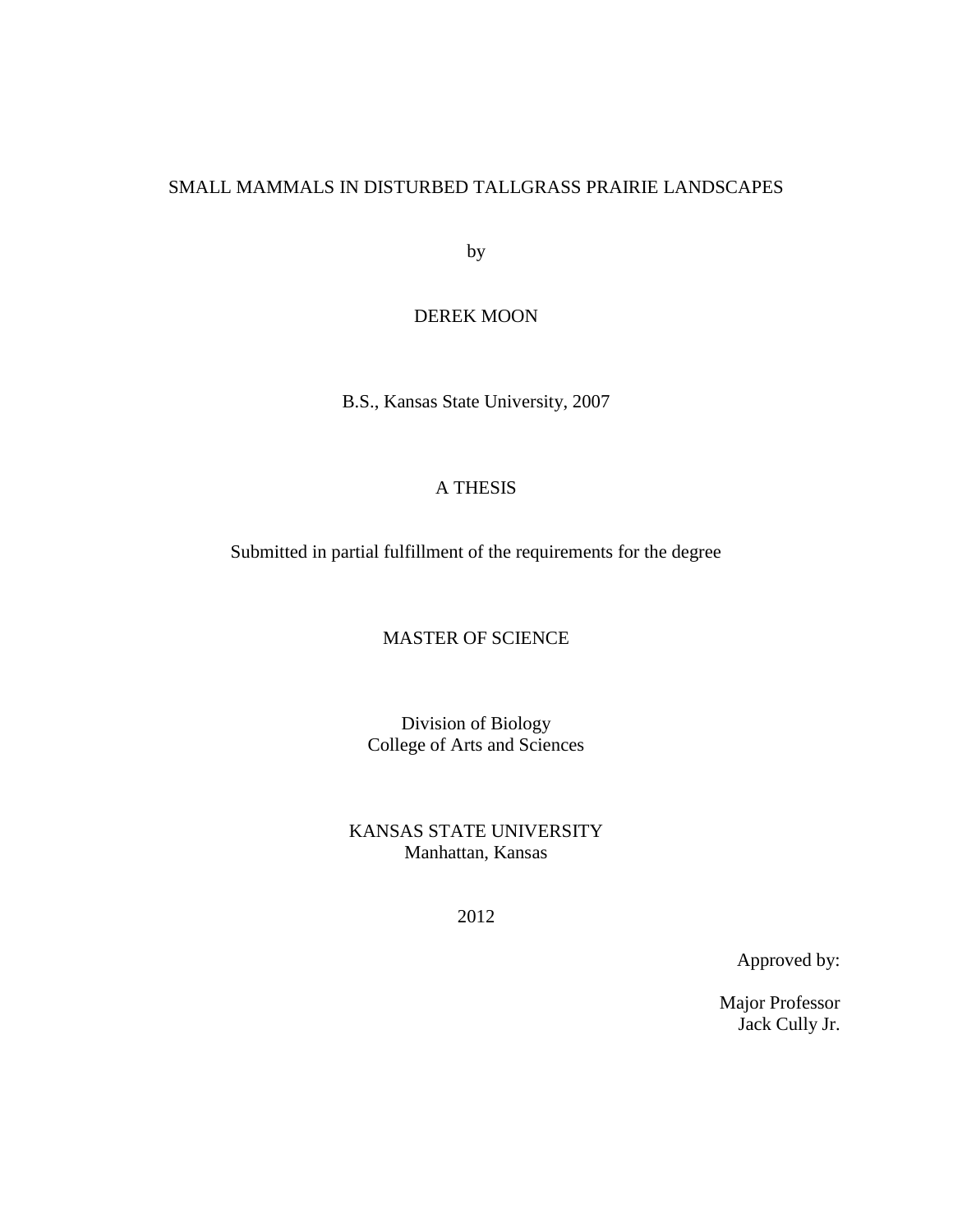## **Abstract**

Disturbance is defined as any discrete event that disrupts ecosystem, community, or population structure and changes resources, substrate availability, or the physical environment. Habitat use by an organism is based on its perception of where to maximize its own fitness, and can be altered in response to disturbance-induced changes in resources, substrate, or physical features modified by disturbance. Disturbance-induced changes to vegetation structure reshape a small mammal's surrounding physical environment and/or resources, and may influence its utilization of an area. Effective wildlife and resource management is dependent on a thorough understanding of how individual species and communities utilize their surroundings and how disturbance affects a species' response to changes in its surroundings.

We investigated seasonal habitat associations of three small mammal species and for overall species diversity across a gradient of military combat-vehicle disturbance intensities at the Fort Riley Military Reservation, Kansas. Deer mouse (*Peromyscus maniculatus*) abundance did not vary across a categorical gradient of disturbance created by military-combat vehicles, regardless of season. Western harvest mouse (*Reithrodontomys megalotis*) abundance was associated with more highly disturbed areas irrespective of season. Prairie vole (*Microtus ochrogaster*) abundance was associated with habitat that was less disturbed in the spring but more highly disturbed in the fall. Shannon diversity of the small mammal community was higher in the more highly disturbed areas regardless of season. This research shows that small mammals respond to disturbances created by military training with combat vehicles in a species-specific manner, and indicates that there may be differences in the effects of military training versus natural or agricultural disturbances on the abundance and diversity of small mammals. This is an important consideration given that the Department of Defense manages more than 12 million ha of land in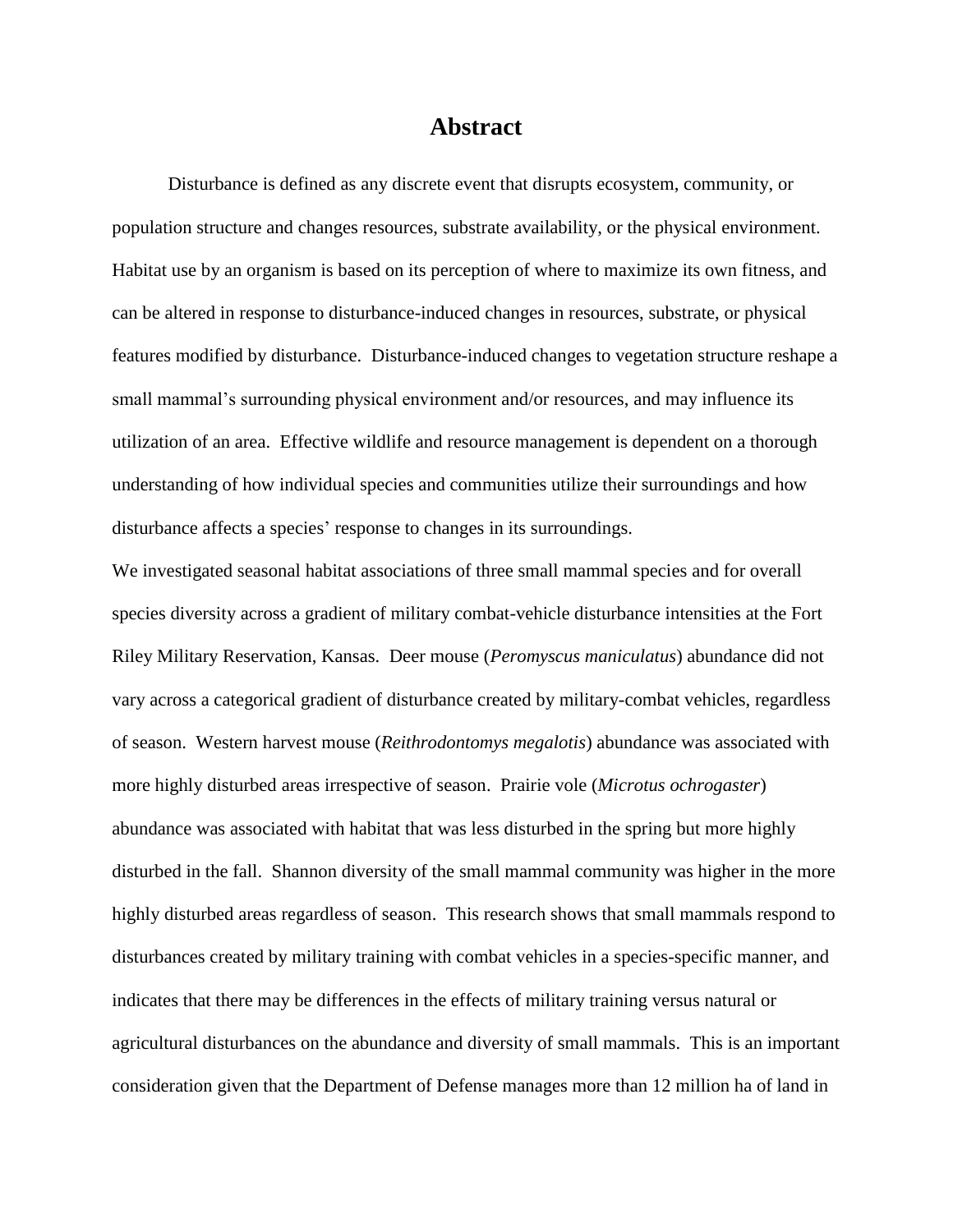the United States, and is charged under the Sikes Act with conserving natural resources on these lands, including biological diversity. Thus, the findings of other ecological research on the effects of disturbance on small mammals may not be directly applicable to the types of disturbances that occur on military lands, which underscores the need for further research on the specific effects of military-training activities on species' responses.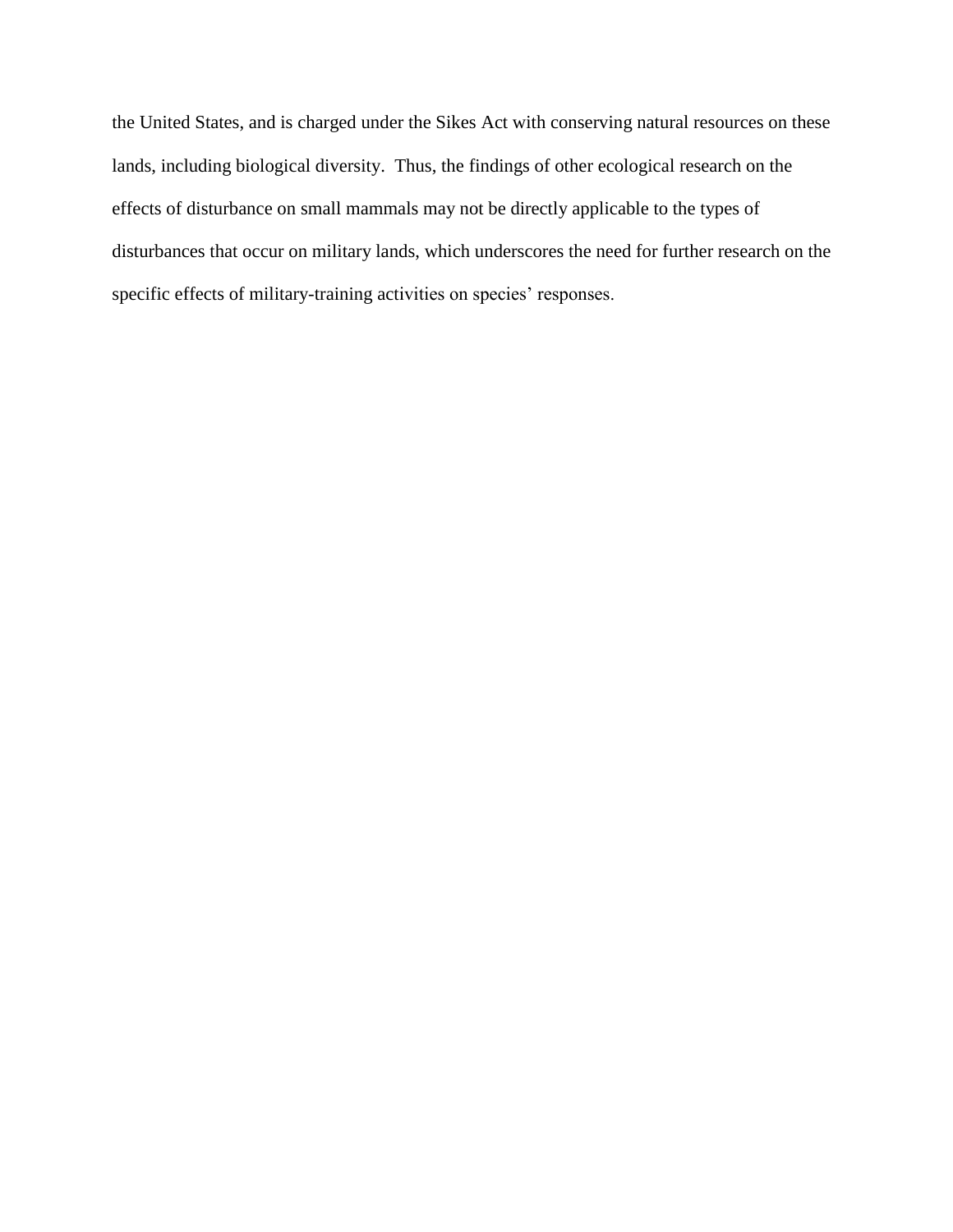## **Table of Contents**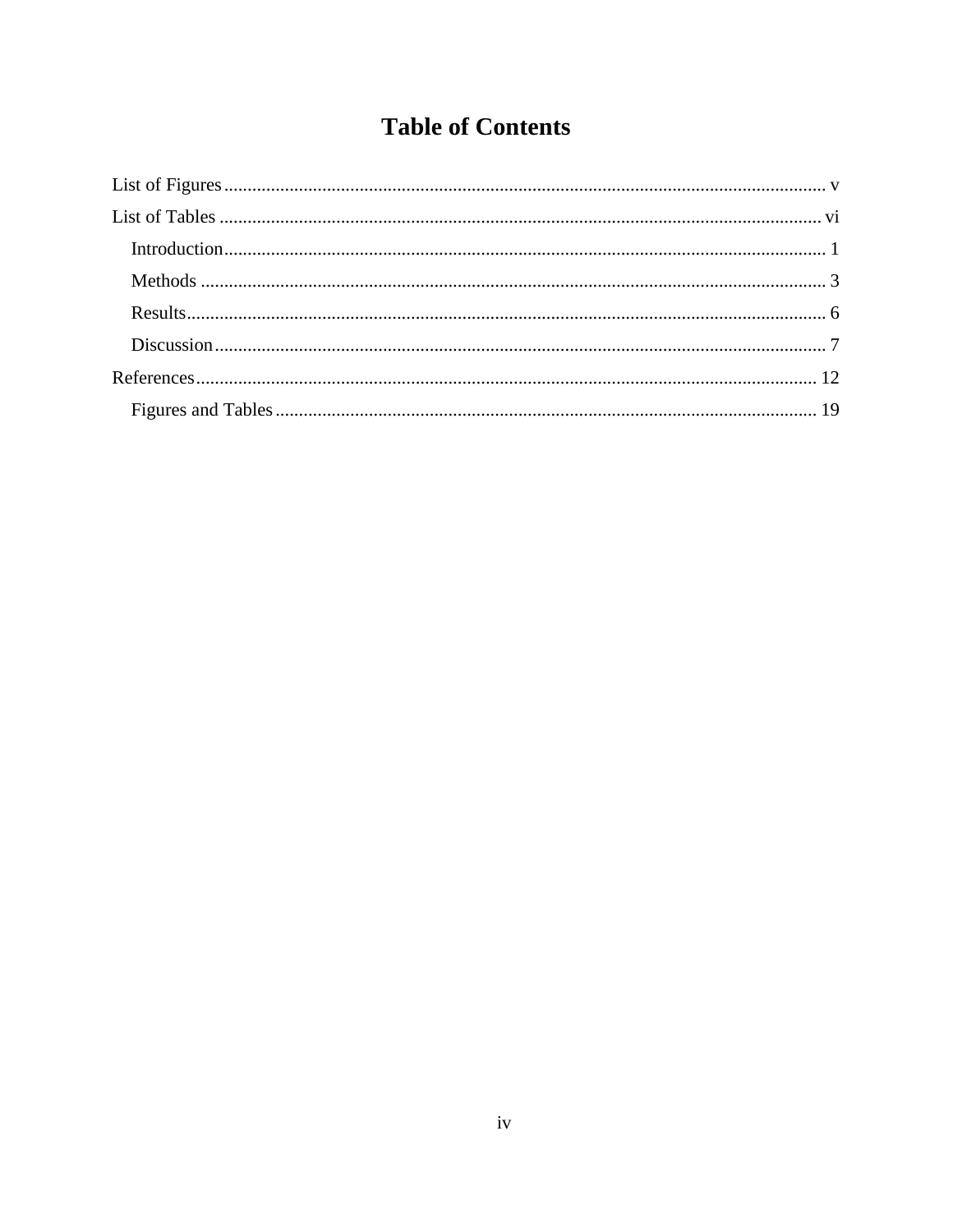# **List of Figures**

<span id="page-4-0"></span>

| Figure 1 Diagram depicting the hypothesis between species abundance and disturbance intensity              |
|------------------------------------------------------------------------------------------------------------|
|                                                                                                            |
| Figure 2 The Fort Riley Military Reservation (right) is located in the Flint Hills (center) of             |
| Kansas. Field sites for this study were dispersed across the Fort Riley landscape, with the                |
| exception of the impact area (red area) which is closed to non-military personnel 23                       |
| Figure 3 Western harvest mouse habitat associations from 32 study sites across four disturbance            |
| categories on the Fort Riley military installation in the spring and fall of 2008. Variation               |
|                                                                                                            |
| Figure 4 Prairie vole habitat associations from 32 study sites across four disturbance categories          |
| on the Fort Riley military installation in the spring and fall of 2008. Variation in season and            |
|                                                                                                            |
| Figure 5 Shannon diversity (H <sup>'</sup> ) across four disturbance categories on the Fort Riley Military |
|                                                                                                            |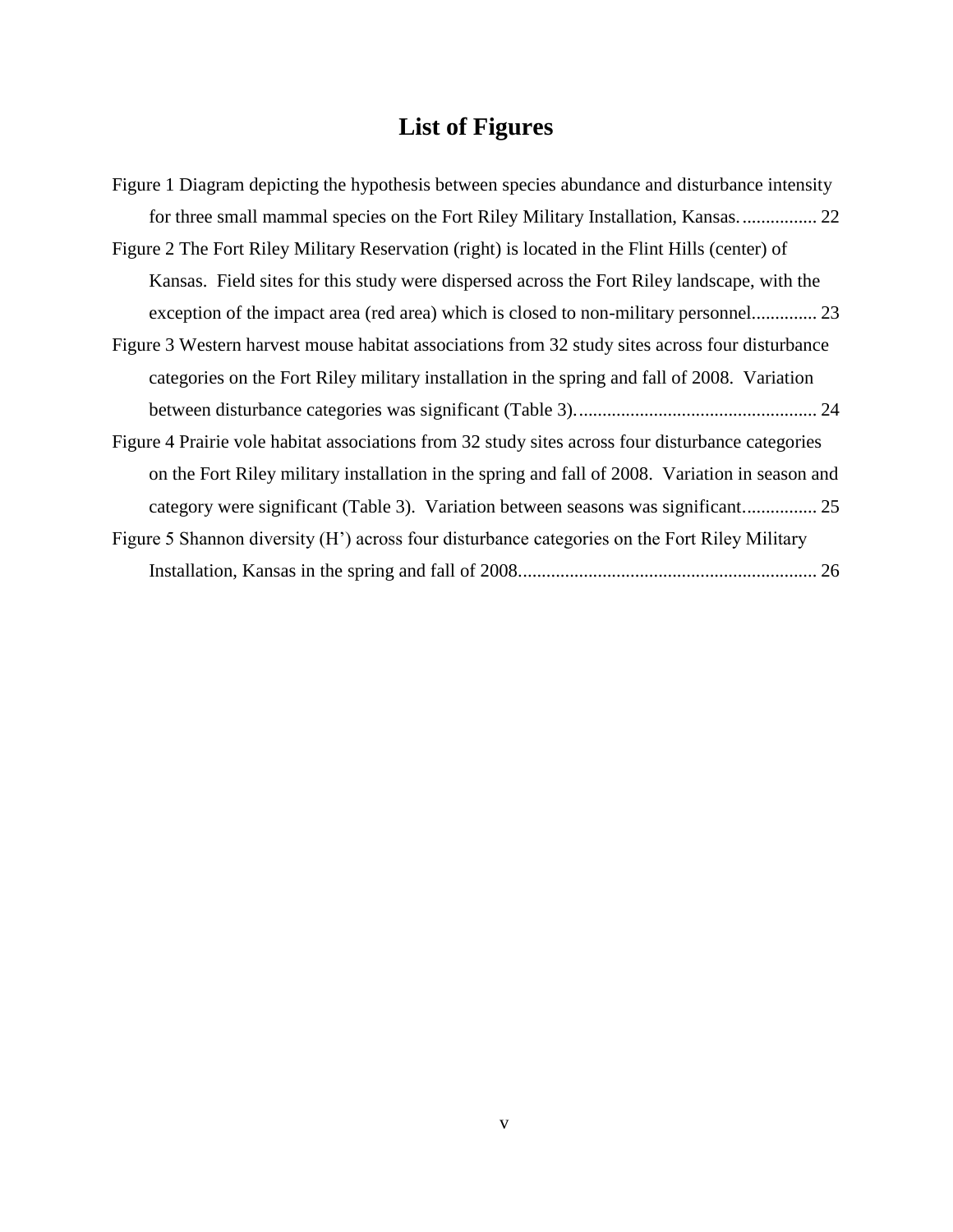## **List of Tables**

<span id="page-5-0"></span>

| Table 1 Criteria for elimination of plots at Fort Riley, using GRTS design in ArcGIS to select |
|------------------------------------------------------------------------------------------------|
|                                                                                                |
| Table 2 Number of unique individuals, and total number of captures (in parenthesis) from 12    |
| species of small mammal captured on 32 study plots across the Fort Riley Military              |
|                                                                                                |
| Table 3. Summary of a repeated measures analysis of variance on the effects of season (spring  |
| vs. fall) and disturbance intensity (four categories) created by military combat vehicles on   |
| the abundance of three small mammal species at the Fort Riley Military Installation, Kansas    |
|                                                                                                |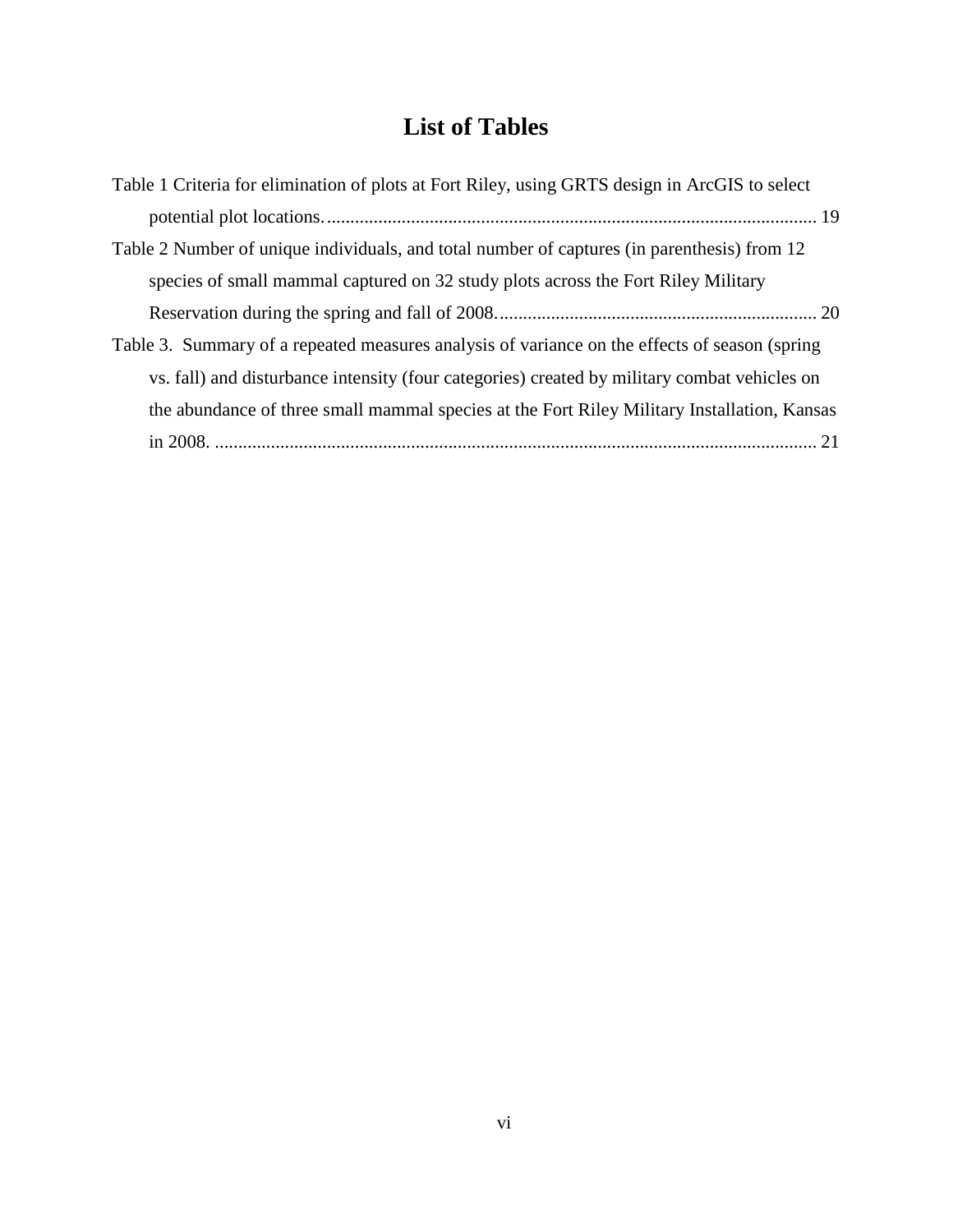## <span id="page-6-0"></span>SMALL MAMMALS IN DISTURBED TALLGRASS PRAIRIE LANDSCAPES **Introduction**

Small mammals are important components of tallgrass prairie ecosystems, functioning as both predators and prey. Individual species of small mammals prey upon insects and other small invertebrates, while other small mammals eat seeds and/or vegetation. Small mammals, in turn, are an important food source for a range of grassland predators including the Red-tailed Hawk (*Buteo jamaicensis*), Great Horned Owl (*Bubo virginianus*), Red Fox (*Vulpes vulpes*), Coyote (*Canis latrans*), and the American Badger (*Taxidea taxus*). Many small mammal species inhabit tallgrass prairies, and their habitat associations can range from generalists to specialists. The health of a tallgrass prairie as it relates to wildlife habitat, as well as the ecological health (Pitts et al. 1987) of that area, can be assessed by measuring changes in small mammal attributes such as diversity or abundance, because of their sensitivity and predictable responses to habitat changes (Olsen and Brewer 2003).

Disturbance was once defined as any partial or total removal of biomass (Grime 1979). White and Pickett (1985) expanded this definition to "any relatively discrete event in time that disrupts ecosystem, community, or population structure and changes resources, substrate availability, or the physical environment." Impacts from disturbance on an ecological system can vary, and are dependent on a number of features including: distribution in space, frequency of occurrence, predictability of occurrence, area covered, and intensity (Rykiel 1985, Turner 1989, White and Pickett 1985).

Disturbance regimes are important components of ecological systems, and may control succession and community function (Collins et al. 1998). Causes of natural disturbance may be abiotic factors such as fire, floods, drought, and wind; or biotic factors such as predation or

1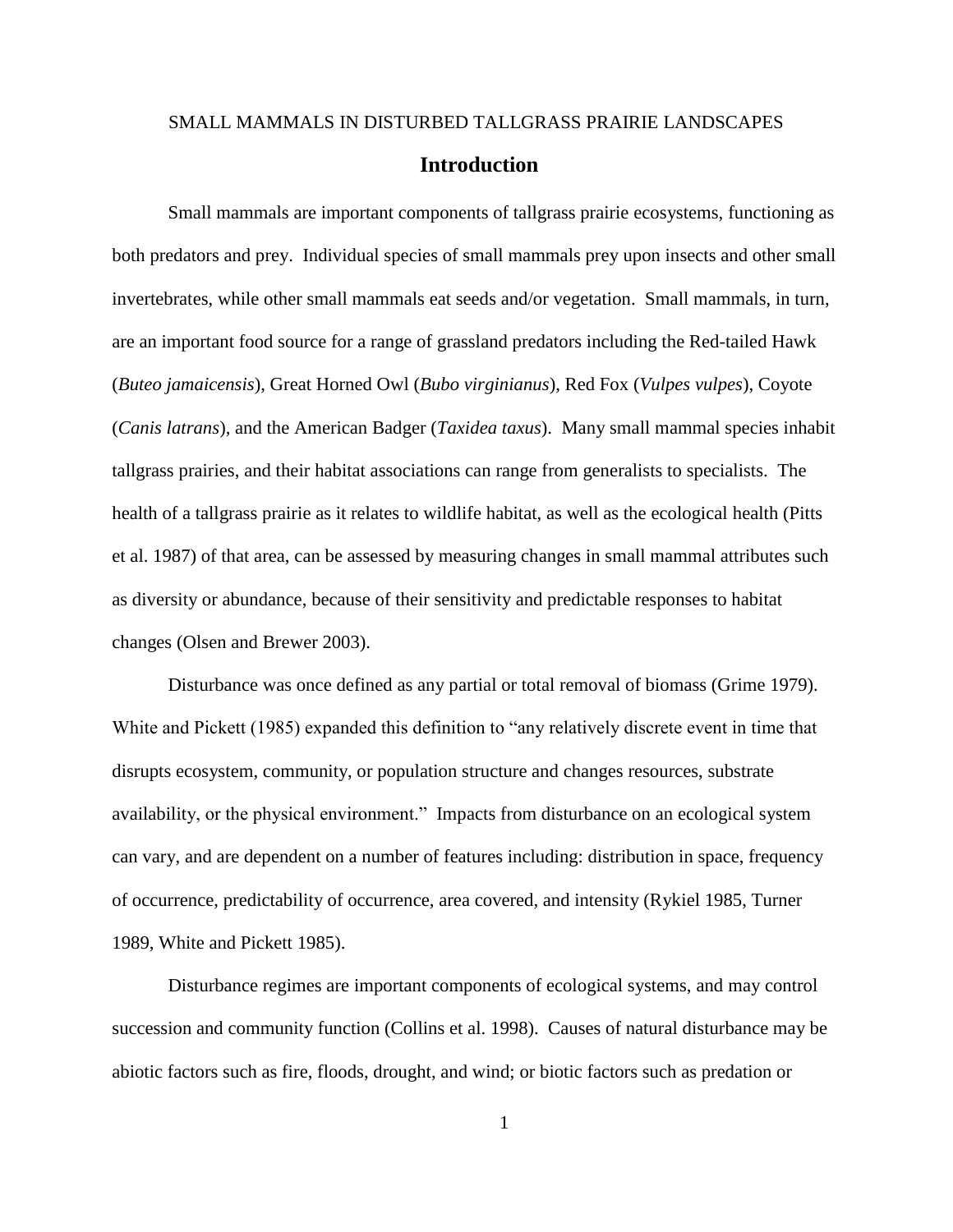grazing (Sousa 1984). Depending on its spatial distribution, disturbance has the potential to limit the distribution of native species (Bestelmeyer et al. 2003) which may allow for the influx of non-native species (Masters and Sheley 2001).

Perception and utilization of an area by an organism are dependent on natural-history traits such as its size and mobility (Vos et al. 2001). A species' distribution across a landscape depends on how individuals of that species select particular habitat characteristics (Rowe 2007). Individuals are expected to select habitat in a way that maximizes their own fitness (Morris 1987; Wiens 1976). Fitness may depend on a number of factors such as the availability of food, shelter, and mates, competition, or risk of predation (Rosenzweig 1981). Modification of a landscape due to succession or disturbance can also affect an organism's perception of that habitat (Morris 1990), thereby altering its habitat use (Rowe 2007).

Military combat-vehicle training is a form of anthropogenic disturbance that directly impacts soil and vegetation communities (Diersing et al. 1988; Leis et al. 2005; Van Horne and Sharpe 1998), with both direct and indirect effects on vertebrate communities (Leis et al. 2007; Li et al. 2006). Training with military combat vehicles, such as the M1A2 tank (57,000 kg), can create substantial disturbance including removal of vegetation, soil compaction (Johnson 1982; Li et al. 2006 ; Milchunas et al. 2000; Prosser et al. 2000; York et al. 1997), and the creation of large areas of bare ground (Althoff et al. 2006). Combat-vehicle training may directly influence small mammals through soil compaction and crushing small mammal burrows, and indirectly through removal of biomass used for cover and foraging. The effects of military disturbance have important conservation consequences. The Department of Defense manages more than 12.1 million hectares of land (Stein et al. 2008), and military disturbances are likely distinctly different from natural disturbances (Quist et al. 2003).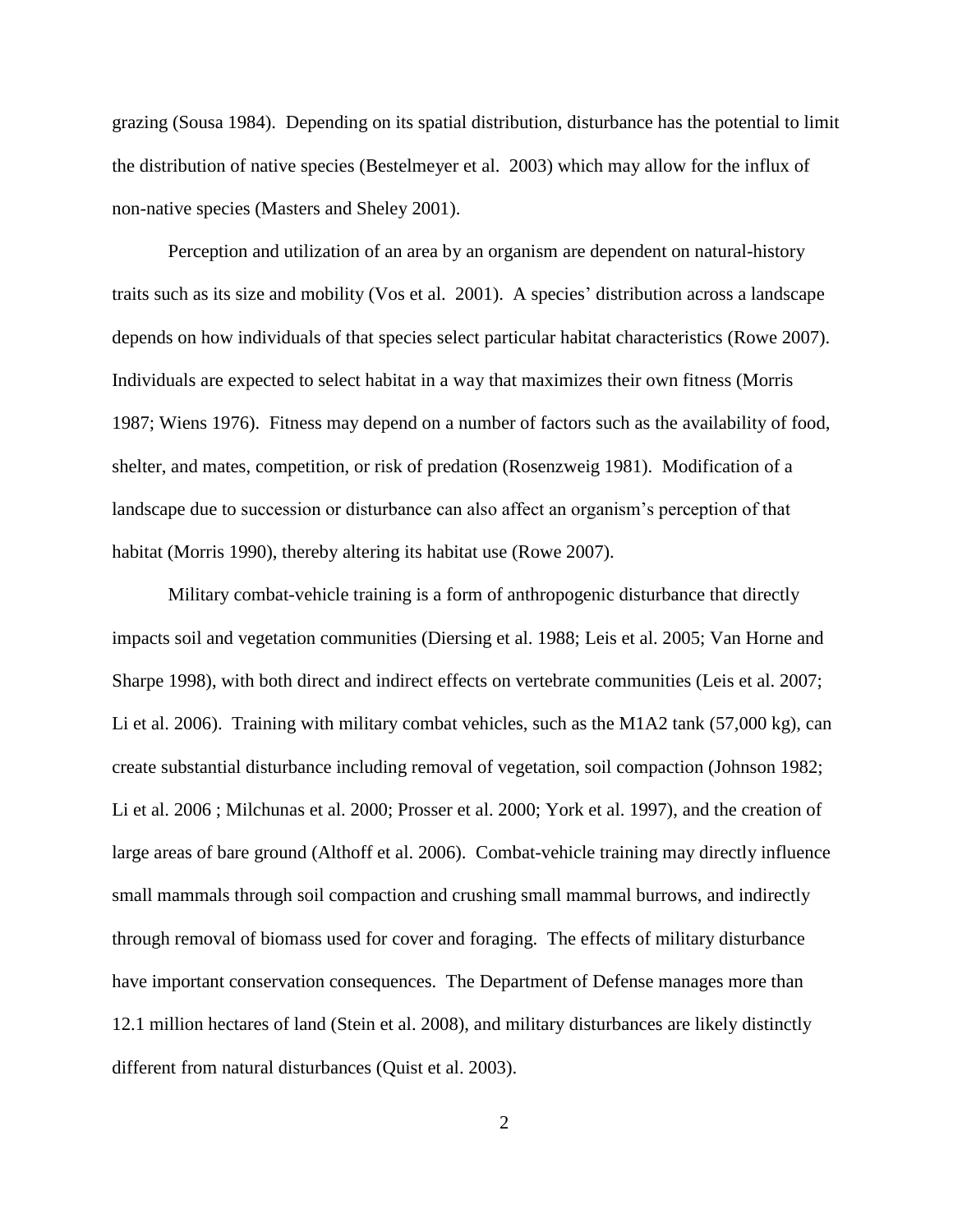The goal of this study was to investigate seasonal habitat associations of small mammals in tallgrass prairie ecosystems, specifically in relation to a gradient of disturbance caused by military combat-vehicle training at the Fort Riley Military Installation, located in the Flint Hills region of northeast Kansas. Previous research on lightly and heavily disturbed areas of Fort Riley found species richness of small mammals to be lower on heavily disturbed areas (Conard 2003). We expanded on this study and looked at a gradient of disturbance to examine how small-mammal habitat associations changed with increasing disturbance from military training with combat vehicles. We sought to address two questions in this study. First, do small mammal habitat associations change in relation to a gradient of disturbance from military training with combat vehicles? Second, does the species composition of the small mammal community change in response to the aforementioned disturbance? We tested specific hypotheses as to how species should respond to disturbance intensity, based previous research on the habitat associations of these small mammals (Figure 1), and hypothesized that species diversity (H') would be highest at some intermediate level of military training disturbance (i.e., intermediate disturbance hypothesis; Connell 1978).

## **Methods**

<span id="page-8-0"></span>Fort Riley is a 40,273-ha military training facility located in Clay, Geary, and Riley counties in the Flint Hills of northeastern Kansas (39°15'N, 96°50'W). The Flint Hills region encompasses over 1.6 million ha (Figure 2) covering a large portion of eastern Kansas. This area contains the largest remaining areas of unplowed tallgrass prairie in North America (Reichman 1987). The area of tallgrass prairie on Fort Riley are larger than the areas of remaining tallgrass prairie found in Illinois, Indiana, Iowa, North Dakota, and Wisconsin combined (Samson and Knopf 1994).

3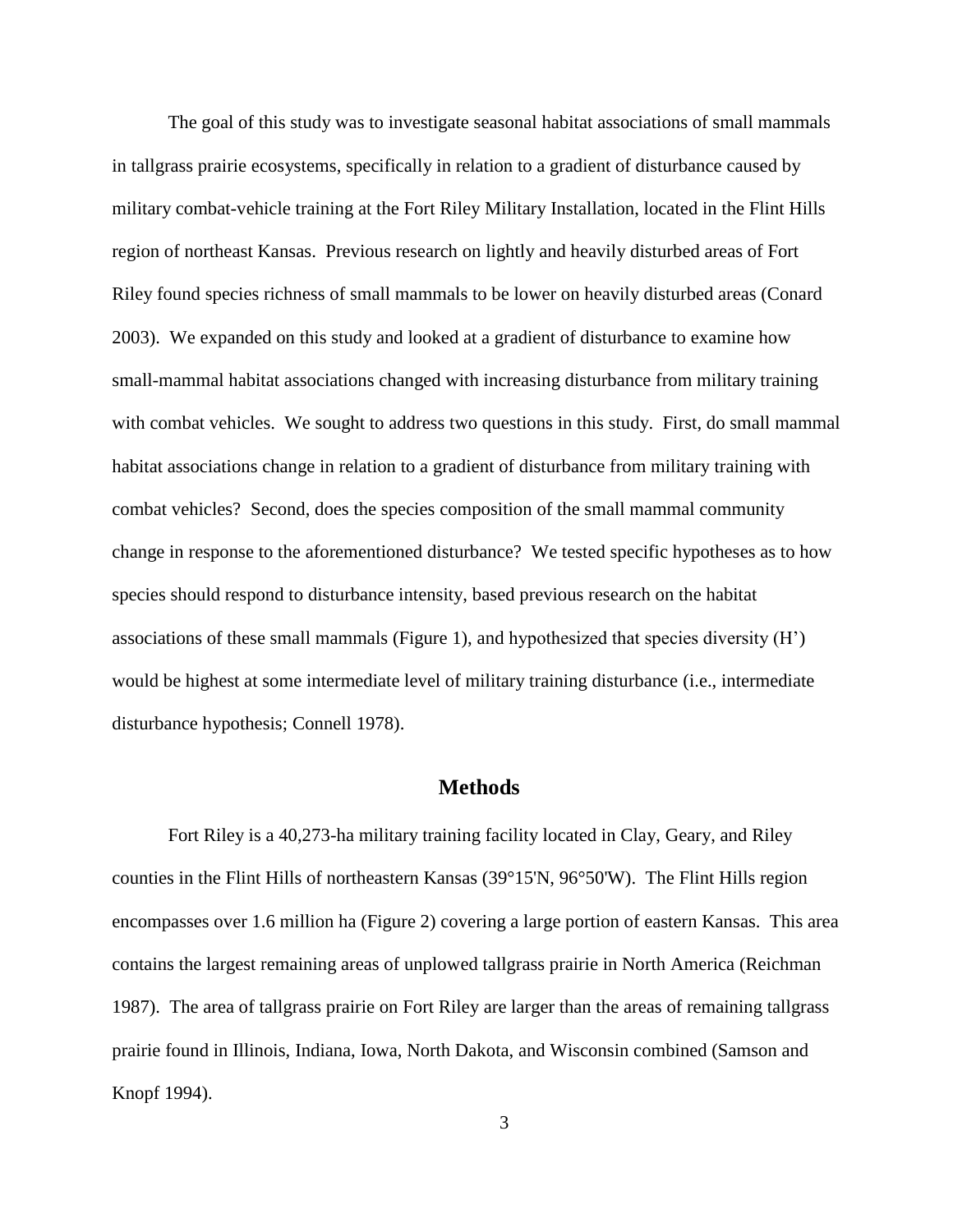There are three dominant land-cover types on Fort Riley: grasslands (ca. 32,200 hectare), woodlands (ca. 6000 hectare), and shrublands (ca. 1600 hectare). Dominant grassland species include big bluestem (*Andropogon gerardii*), Indiangrass (*Sorghastrum nutans*), little bluestem (*Schizachyrium scoparium*), and switchgrass (*Panicum virgatum*), with other grass and forb species occurring at lower abundances. Dominant woodland species include chinquapin oak (*Quercus muhlenbergii*), bur oak (*Quercus macrocarpa*), American elm (*Ulmus americana*), hackberry (*Celtis occidentalis*), and black walnut (*Juglans nigra*). Shrublands are dominated by rough-leaved dogwood (*Cornus drummondii*), smooth sumac (*Rhus glabra*), and buckbrush (*Symphoricarpos orbiculatus*), occurring with interspersed grasses and forbs (Althoff et al. 2006).

The topography at Fort Riley consists of rolling hills of upland prairie with gallery forests in ravines and lowland areas. There are 36 soil series on Fort Riley grouped into six soil associations. The Wymore-Irwin, Clime-Sogn, Benfield-Florence, and Smolan-Geary are the most abundant associations making up roughly 85% of Fort Riley (USDA Soil Conservation Service 1996), with the Wymore-Irwin being the most common in the grasslands (Althoff and Thien 2005). All of our study sites fell into the Wymore-Irwin association.

Military training at Fort Riley causes a variety of disturbances from activities such as field maneuvers, combat-vehicle training, troop encampments, and artillery fire. Wildfires may occur due to training activities during any season. Vegetation management consists of mowing, chemical control of noxious weeds, prescribed burning, and small-scale timber harvest (U.S. Army 1994). The focus of our study was on the effects of combat-vehicle training.

To identify potential study sites, a list of 500 possible study plot locations across the Fort Riley landscape was generated using the Generalized Randomized Tessellation Stratified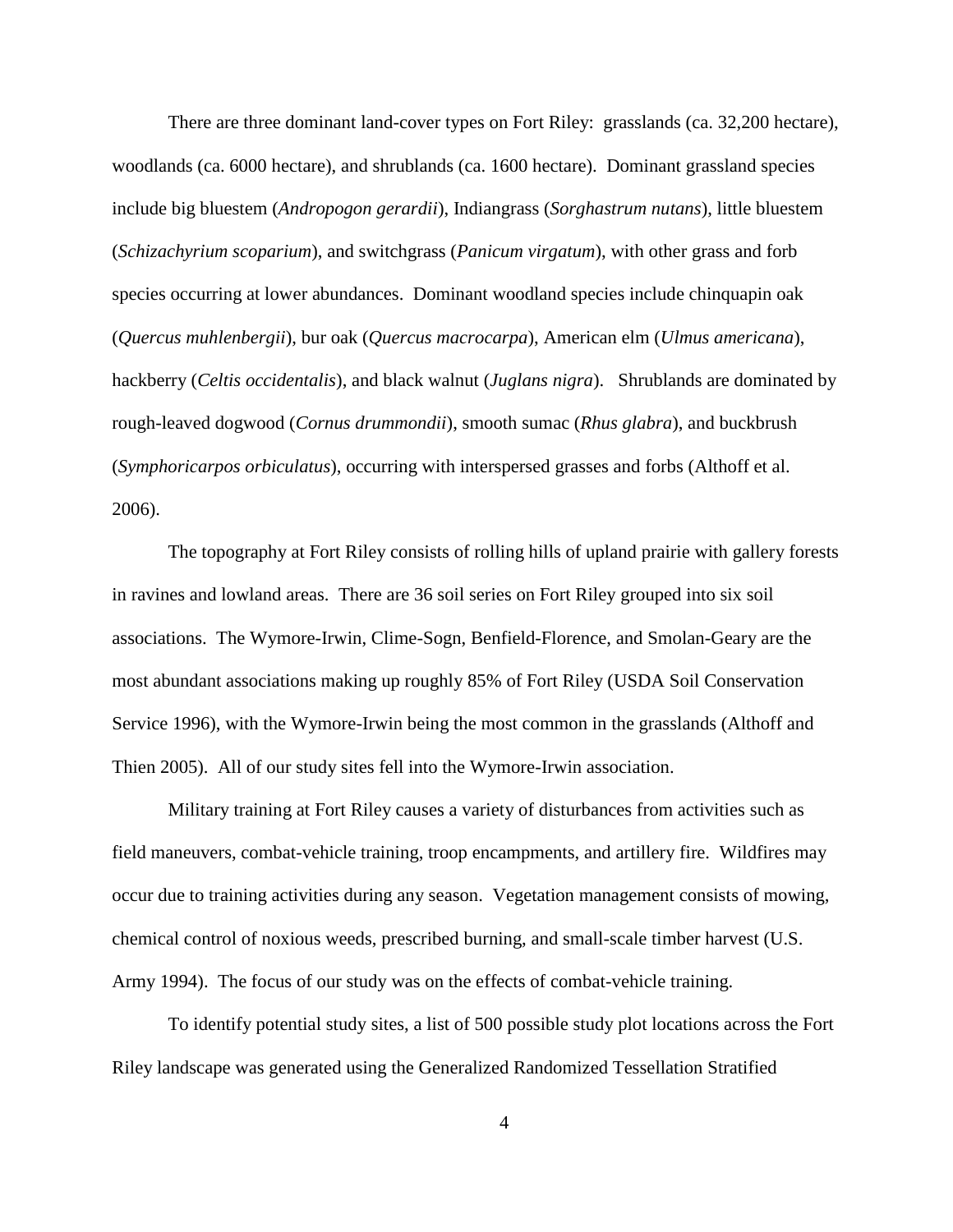(GRTS) design (Theobald et al. 2007). The GIS program ArcGIS (ESRI, Redlands California) was used to apply this stratification design using the Reversed Randomized Quadrant-Recursive (RRQR) tool (Theobald and Norman 2006). This type of probability-based design randomly selects spatially balanced sampling locations across a landscape, which allows for sound statistical inference (Theobald et al. 2007) and provides for the addition or removal of sites without loss of statistical power. Because this implementation of GRTS operates in an ArcGIS environment, it can utilize both complex domains and complex variable sampling rates specified as a GIS probability surface. For example, we were able to restrict all plot edges to be at least 50 meters from established roads. Other constraints on plot selection are listed in Table 1.

Thirty-two plots selected from the GRTS-generated list were used as sampling locations in this study. Each plot was 100 m by 100 m (i.e., 1 ha). Plot selection was based on an estimated level of military combat-vehicle training disturbance in an effort to include equivalent numbers of samples representing the full range of disturbance intensities. These disturbances included: crushing of vegetation where vehicles drove through an area, removal and piling of vegetation and dirt where tanks and/or other track-type vehicles had performed tight turns, and areas where repeated passes of vehicles left only soil. Disturbance estimates were obtained by visiting the GRTS list locations and visually estimating the level of disturbance. Sites were categorized into one of four disturbance categories: 1) no disturbance, 2) low disturbance, 3) medium disturbance, and, 4) high disturbance. Disturbance categories were used to ensure that a gradient of disturbance was being sampled during each trapping session, with one plot from each disturbance category sampled each week  $(n = 8 \text{ plots/disturbance category})$ .

One hundred small-mammal trap stations were located on each plot in a 10 by 10 grid pattern of large non-folding Sherman live traps (7.6 x 8.9 x 22.9 cm). Each 100 m by 100 m (1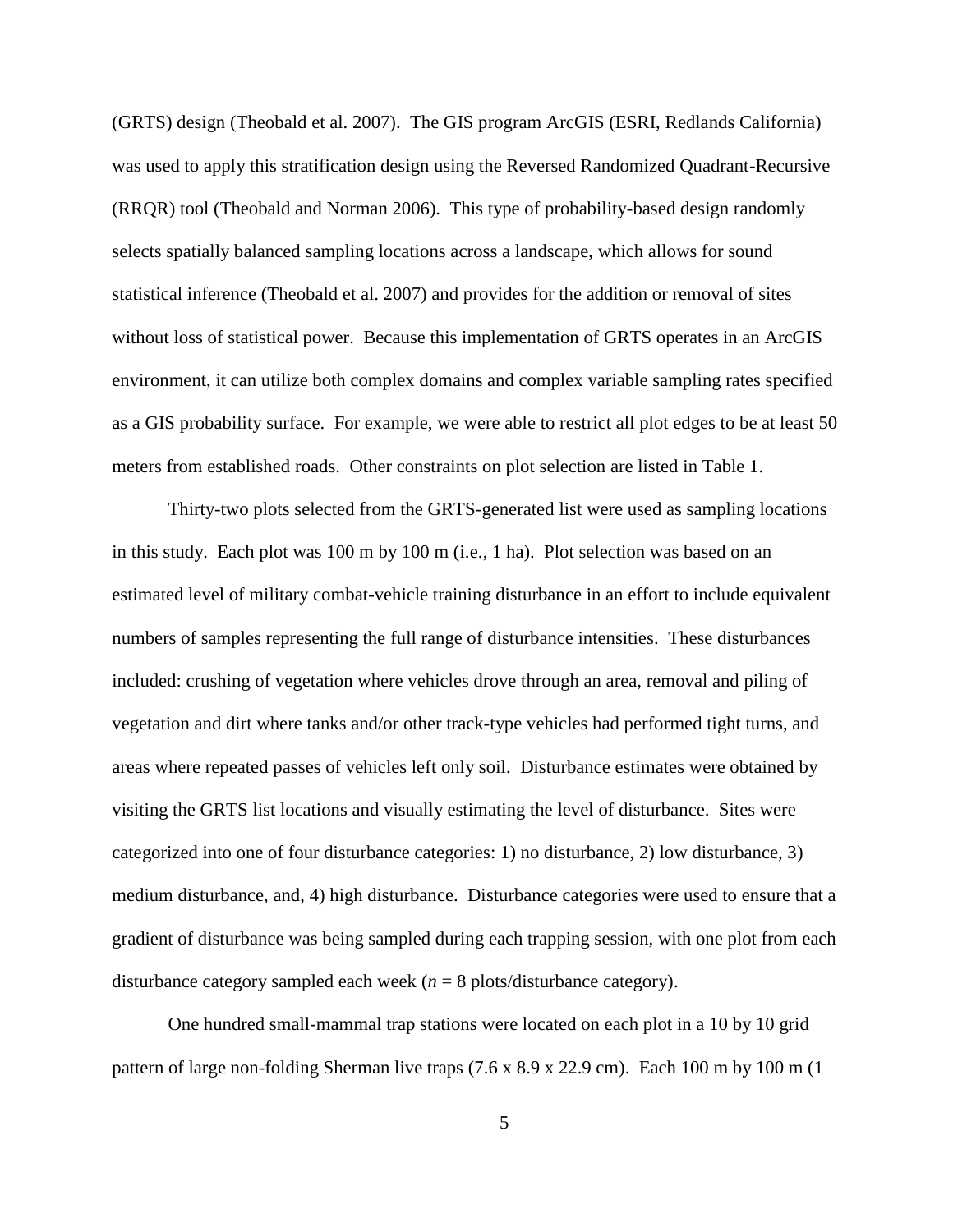ha) plot had a distance of 9.1 m between trap stations and a 9.1 m buffer to the edge of the plot. Locations of each trap station were marked with a Trimble GeoXT, using differential corrections so that the same locations could be re-trapped in the fall (see below). Spring sampling of small mammals took place over eight weeks during March and April 2008; fall sampling through October and November. Each week, four sites were simultaneously sampled over four consecutive nights, with one site being selected from each of the preliminary disturbance categories. The same sites were sampled in both spring and fall.

A single trap was set at each station and baited with black oil sunflower seeds. A ball of polyester fiberfill was added for bedding. Captures were identified to species, gender, age class, reproductive status, and mass to the nearest half gram. Newly captured individuals were uniquely marked, either with an ear tag (National Band and Tag # 1 monel), or by trimming a unique mark into the fur of the abdomen (for shrew or young vole species). After processing, each small mammal was released at the site of its capture.

Tests of small mammal habitat associations were conducted using a nested ANOVA design, with season as a repeated measure. The count of unique individuals for each species of small mammal was used as the response variable. A Tukey (HSD) test was used to test for significant differences between disturbance categories. To test for significant differences in species composition in relation to disturbance at Fort Riley, Shannon-Wiener diversity (H' =  $\Sigma$  $(p_i \ln[p_i])$ ) indexes were calculated for each 1.0-ha plot. The relationships between disturbance category and diversity were then analyzed using a one way ANOVA and a Tukey HSD test.

#### **Results**

<span id="page-11-0"></span>With 13,200 trap-nights, we captured 2068 small mammals of 12 species during both the spring (415 individuals) and fall (1653 individuals) trapping seasons (Table 2). Three species,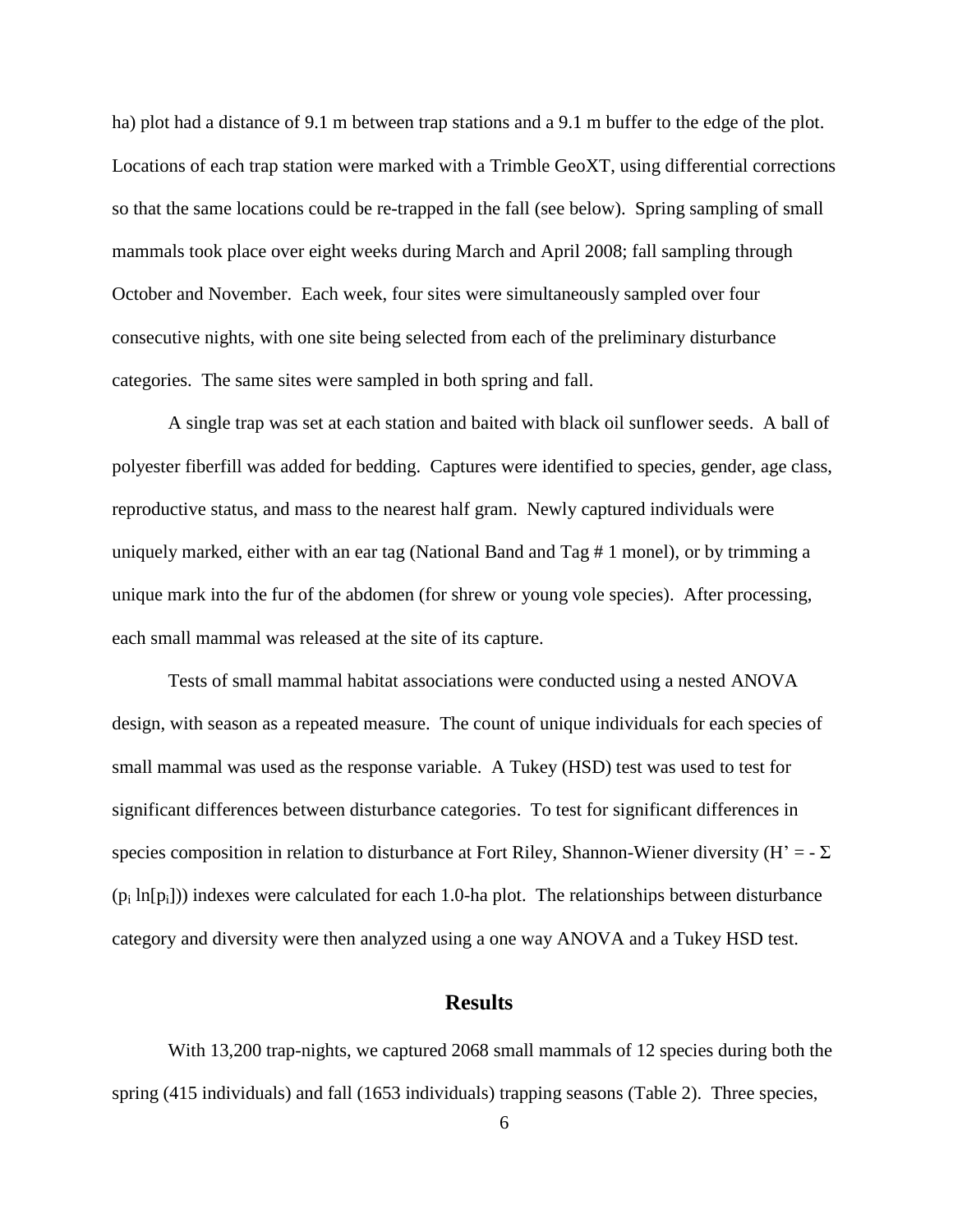deer mice (*Peromyscus maniculatus*), western harvest mice (*Reithrodontomys megalotis*), and prairie voles (*Microtus ochrogaster*), were the only species captured during both the spring and the fall and on all 32 study plots. These three species accounted for 81% of the total number of individuals captured. We therefore limited our analyses of habitat associations to these three species.

Disturbance intensity did not have a significant effect on the abundance of deer mice in either season, which were uniformly abundant across the study area (*mean* = 18, sd = 30). In contrast, the abundance of western harvest mice varied among disturbance categories ( $F_{1,14}$  = 5.77,  $P = 0.002$ ), although abundance was significantly higher in sites that had either a low or high level of military-training disturbance than undisturbed sites (Figure 3). Prairie voles showed differential association among disturbance categories ( $F_{1,14} = 15.51$ ,  $P = 0.001$ ) and seasons  $(F_{3,28} = -2.89, P = 0.04;$  Figure 4).

Small-mammal diversity (H<sup>'</sup>) differed among disturbance categories in the spring ( $F_{3,38}$  = 10.17, *P* < 0.0001), and was highest within sites that experienced an intermediate to high level of military-training disturbance (Figure 5). In the fall, small mammal diversity followed a similar pattern with diversity highest in highly disturbed sites ( $F_{3,38} = 4.31$ ,  $P = 0.01$ ; Figure 5).

## **Discussion**

<span id="page-12-0"></span>Grasslands experience a range of natural or agriculturally induced disturbances, including livestock grazing and trampling (Hobbs and Huenneke 1992), fire (Hulbert 1986), soil erosion (Pimentel and Kounang 1998), and soil compaction (Ball et al. 1997; Hamza and Anderson 2005). These sorts of disturbances can alter vegetation structure in a manner that decreases habitat suitability for native species (Hobbs and Huenneke 1992; Soule 1990; Westman 1990). These disturbance-induced changes in habitat suitability may alter an organism's perception of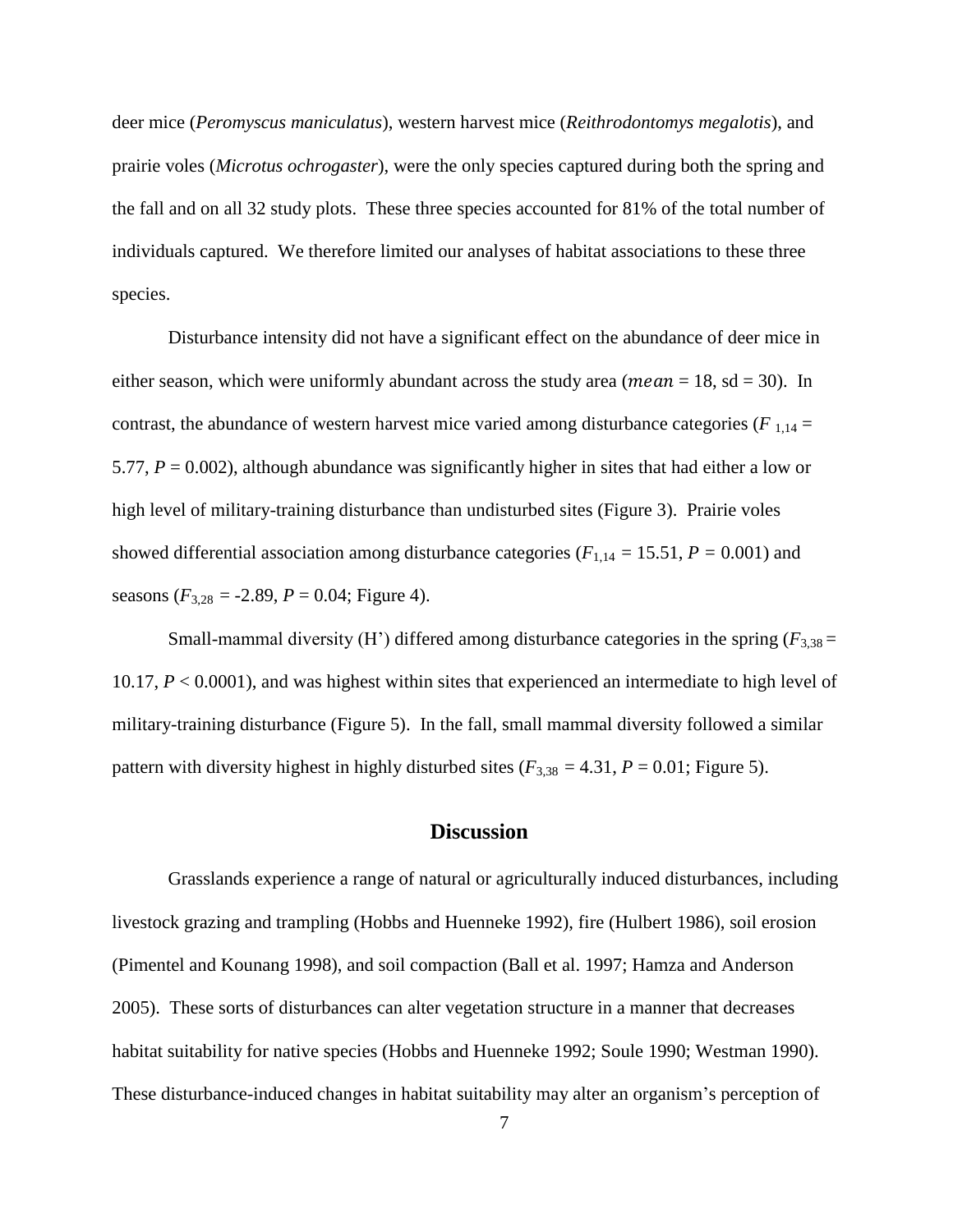that habitat (Morris 1990), thereby altering its use of the habitat. Disturbance from military training with combat vehicles has been documented to increase areas of bare ground, compact the soil, and increase soil erosion (Althoff et al. 2006; Johnson 1982; Li et al. 2006; Milchunas et al. 2000; Prosser et al. 2000; York et al. 1997). These disturbance-induced changes to the Fort Riley landscape create a mosaic of habitat from which small mammal species select habitat to use based on their resource needs.

Deer mice are often considered habitat generalists and are known to utilize a wide range of habitat types (Wywialowski 1987). This species has long been known to prefer open or earlyseral habitat (Smith 1940; Wecker 1963), and occur at reduced abundances in dense (Lobue and Darnell 1959) or tall (Wetzel 1958) vegetation. Using these known habitat associations, we hypothesized this species would be most associated with areas having increased disturbance levels. However, deer mice in this study did not indicate significant associations to any of our disturbance categories related to military combat-vehicle training. Deer mice followed their habitat generalist nature and were present in equal abundances on plots at Fort Riley regardless of the amount of disturbance from military training with combat vehicles.

Western harvest mice utilize a wide range of habitat types, but are usually associated with grassy or weedy areas, and abundances have frequently been documented as higher in areas with tall, dense vegetation than in areas without (Webster and Jones 1982). We hypothesized that western harvest mice would be associated with areas receiving intermediate disturbance levels where they would have tall, dense vegetation present and possibly reduced numbers of competitors such as prairie voles and cotton rats (*Sigmodon hispidus*) (Johnson and Gaines 1988). This species did not follow our predicted pattern of habitat association, with the highest degrees of association on highly and intermediately disturbed plots (Figure 3) and we do not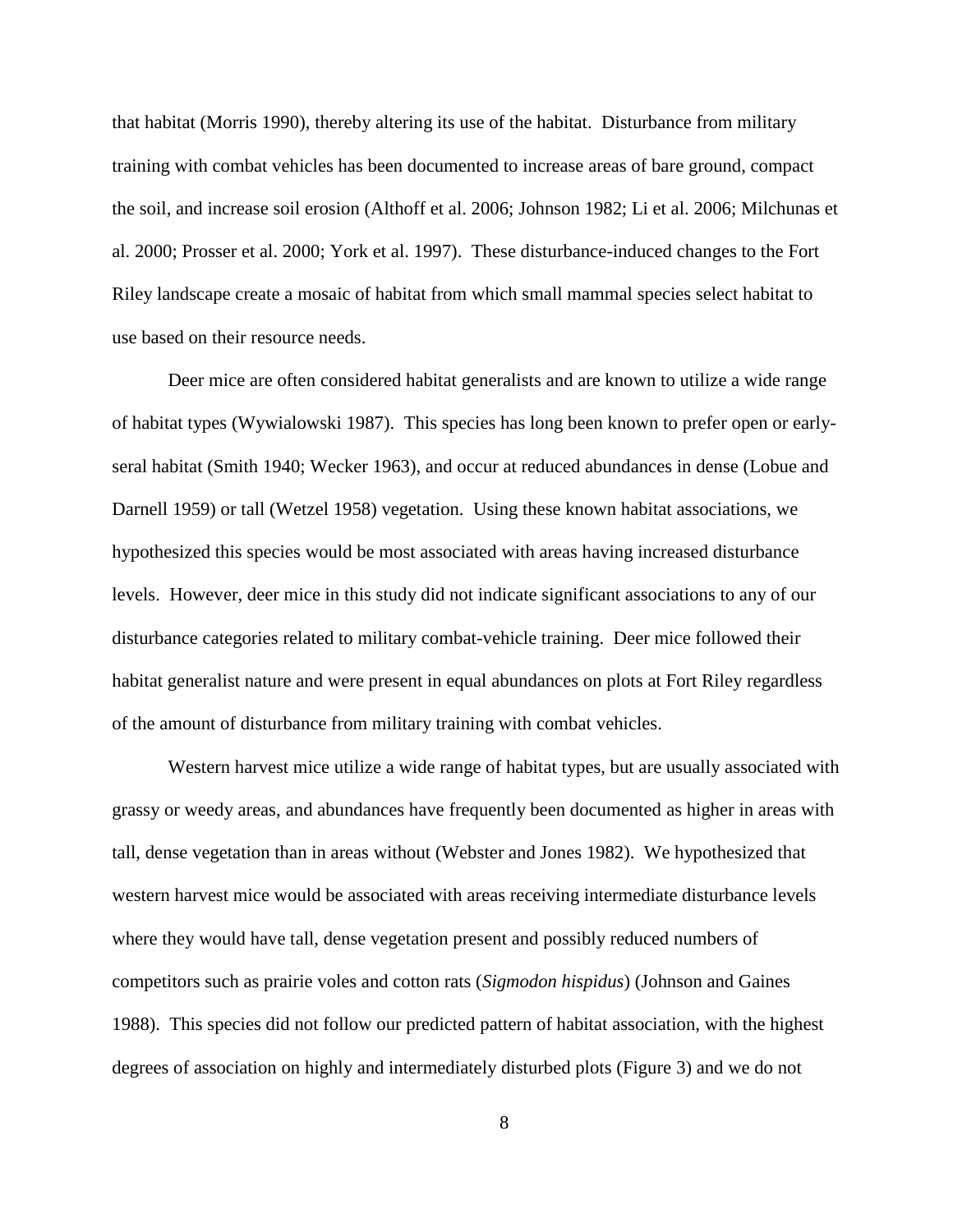have an explanation for this pattern of habitat association. However, it is possible the military combat-vehicle training disturbance during spring created runways that persisted into the fall, which increased captures of this species on highly disturbed study plots (Pearson 1960).

Prairie voles prefer habitat with dense vegetation (Kaufman and Kaufman 1989) in which it creates runway systems (Kaufman and Fleharty 1974) to access food sources. In the Kansas summer months, the main food source for voles is plant material (Fleharty and Olsen 1969). Following these known habitat associations, we hypothesized that prairie voles would be most associated with lower levels of disturbance by military vehicle training, resulting in less vegetation removal. In the spring, prairie voles were captured more frequently in areas that had lower levels of disturbance, but in the fall, this species was most associated with higher disturbance categories (Figure 4). The association of prairie voles with more highly disturbed habitat in the fall may seem counterintuitive; however, the primary cause of disturbance in this study was military training with combat-vehicles (i.e., humvees, tanks and armored personnel carriers). Spring sampling in this study took place during a period of heavy military training, prior to the Department of Defense shipping heavy mechanized vehicles from Fort Riley to the war in Iraq. Subsequently, relatively little military training with combat vehicles occurred on our study plots during the summer and fall. Areas that were highly disturbed in the spring season typically had fresh vegetative re-growth in the fall. This fresh growth in the fall likely drove this habitat association.

Small mammal diversity increased with increasing disturbance by military combat vehicles on the Fort Riley Military installation. This is counter to our expectation that diversity estimates would be highest at and intermediate level of disturbance. There are numerous possible explanations for this observed diversity pattern. The most likely is the fact this study

9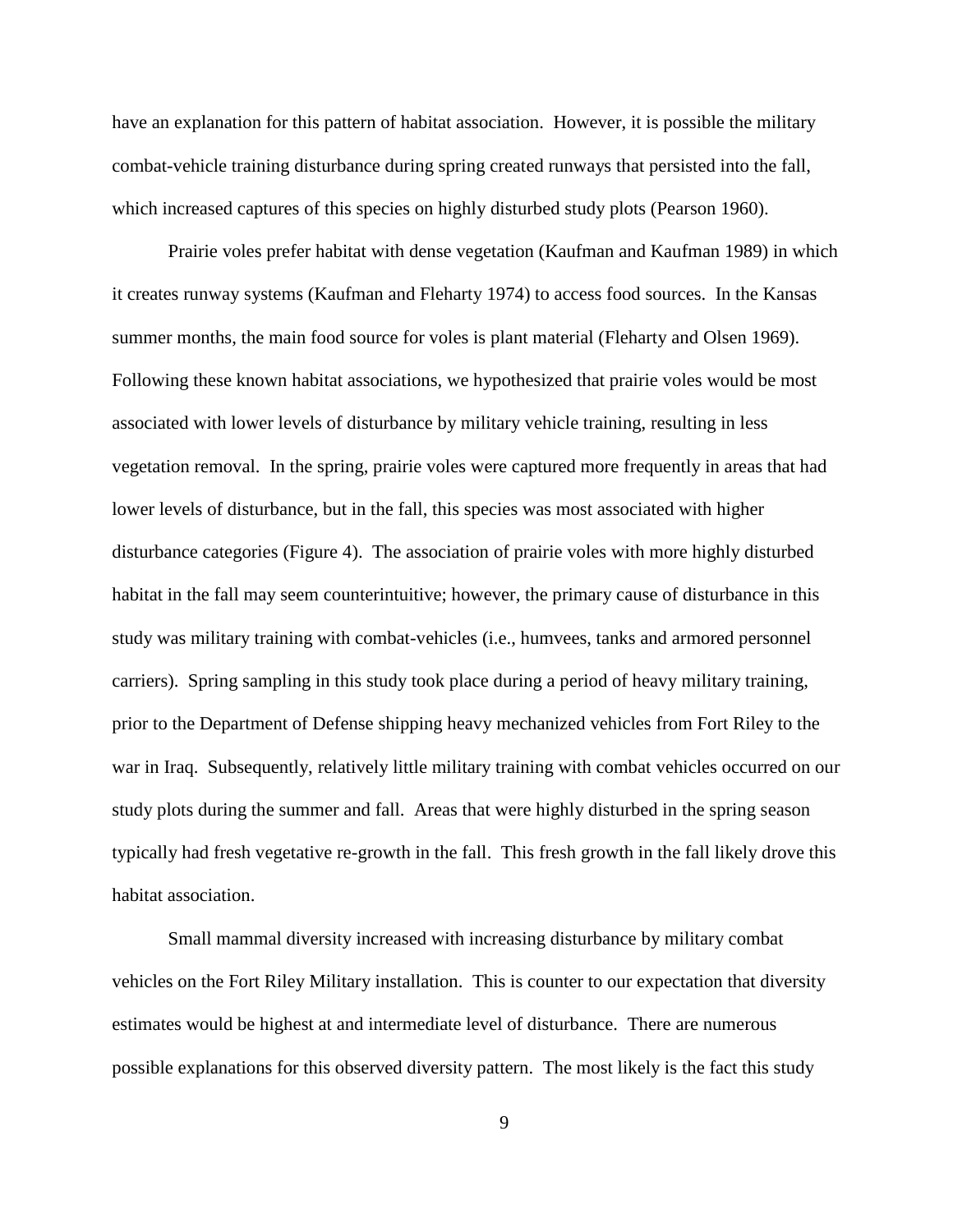was conducted during two seasons of one year, which may not have allowed for decreases in rare or habitat specialist species to disappear from the landscape over the course of this study (Andren 1994).

In summary, deer mice did not indicate significant habitat associations to any of our disturbance categories. Western harvest mice were associated with disturbance categories two and four, with no significant associations between seasons. Prairie voles showed variation in habitat association among disturbance categories and seasons. Shannon diversity increased with increasing disturbance, with the highest diversity found in the most heavily disturbed areas in both the spring and fall.

Small mammals are not the only group of animals that have been shown to alter their habitat use due to natural or anthropogenic disturbances, and that would likely alter their use of habitat due to military training with combat vehicles. For example, many native North American grassland bird species select habitat for nesting based on vegetation density and structure and are either negatively or positively affected by haying (Perlut et al. 2006), fire (Cully and Michaels 2000; Walk and Warner 2000), and grazing and prescribed burning (Walk and Warner 2000; Rahmig et al. 2009). Invertebrate species such as beetles (Louzada et al. 2010), butterflies (Poyry et al. 2004), and grasshoppers (Joern 2005) also are affected by the same types of disturbances.

Among Federal agencies, the Department of Defense manages one of the largest areas of land in the United States and harbors 23% of the endangered and 15% of the imperiled species (Stein et al. 2008) in the country. Given the large land area managed by the military, the impact that military training has on soil and vegetation communities, and the correlations between disturbance due to military training and other types of disturbances, the potential impacts of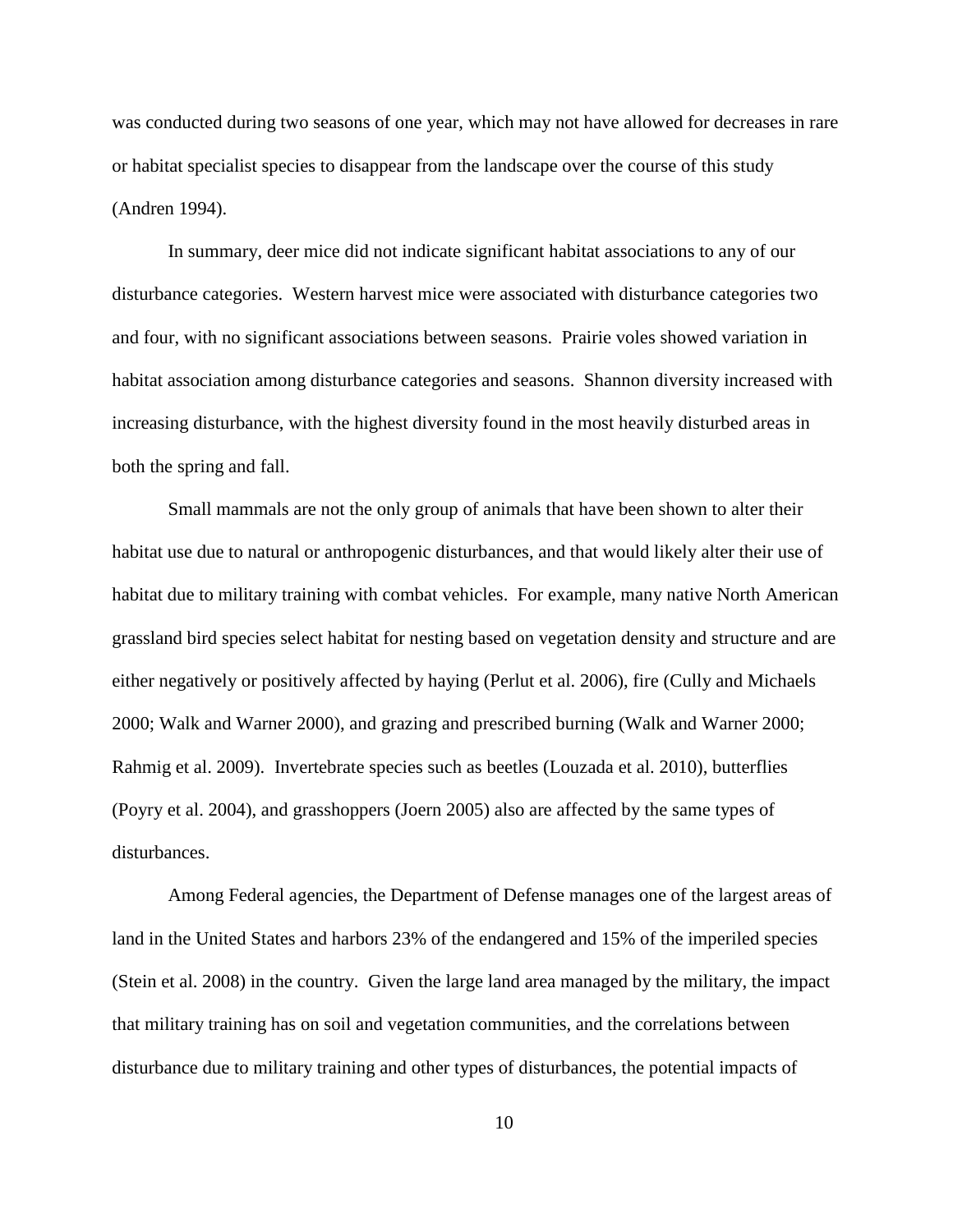military training on threatened and endangered wildlife and plants are significant. Our research indicates that the effect of military training with combat vehicles on Fort Riley creates a disturbance mosaic that differentially influences the abundance and distribution of small mammals. In this study, two of the three species of small mammals did not respond as hypothesized, based on previous ecological research on small-mammal responses to grassland disturbance (e.g., grazing and prescribed burning). This underscores the importance of further research into military-training effects on other species and on other military installations is truly warranted, as it may not be possible to extrapolate from other ecological research to predict the consequences of military disturbances on species responses..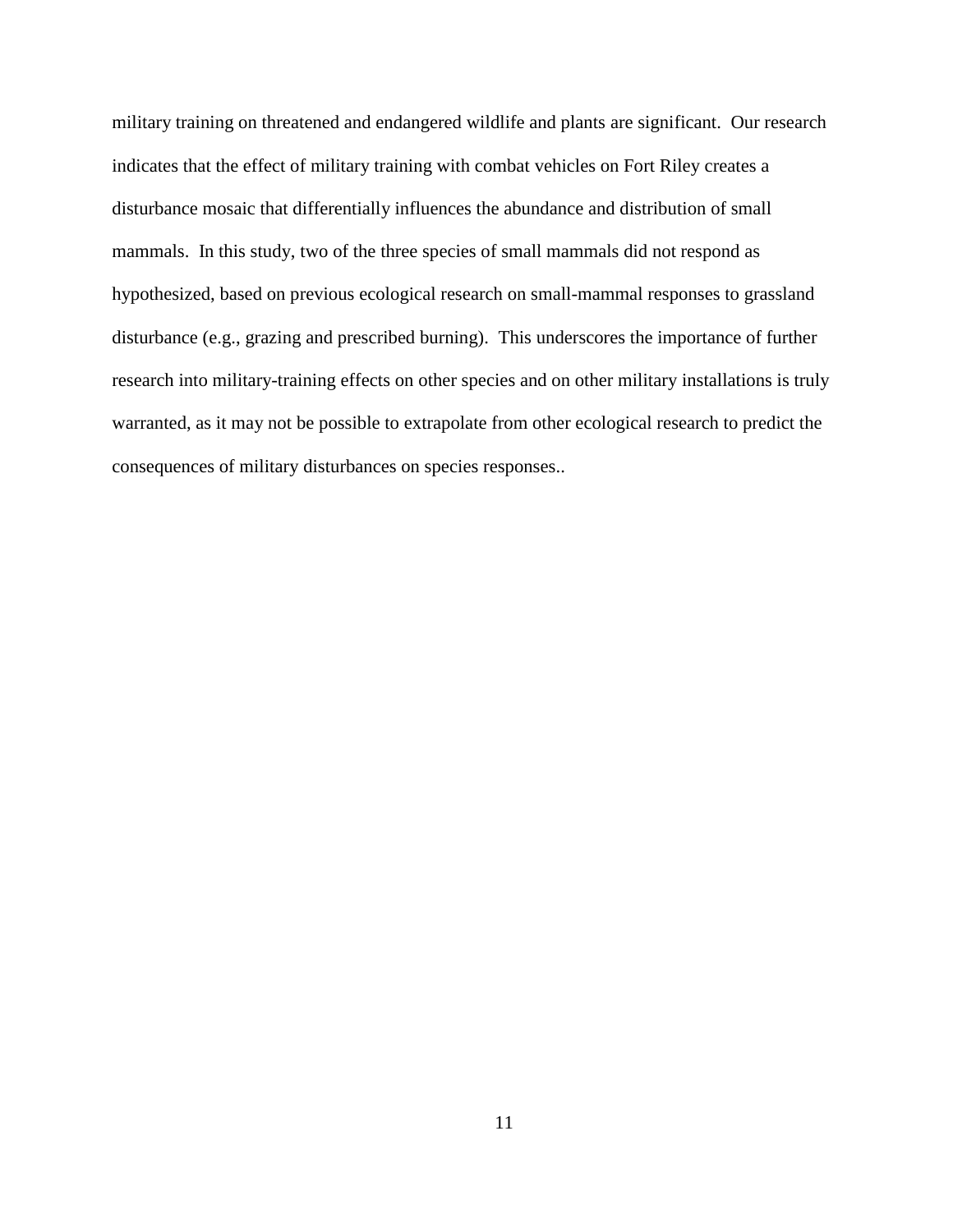## **References**

- <span id="page-17-0"></span>Althoff, D.P., P.S. Gipson, J.S. Pontius, and P.B. Woodford. 2006. Plant community and bare ground trends on Fort Riley, Kansas: implications for monitoring of a highly disturbed landscape. Transactions of the Kansas Academy of Science 109(3/4):101-119.
- Althoff, P.S., and S.J. Thien. 2005. Impact of M1A1 main battle tank disturbance on soil quality, invertebrates, and vegetation characteristics. Journal of Terramechanics 42:159- 176.
- Ball, B.C., D.J. Campell, J.T. Douglas, J.K. Henshall, and M.F. O'Sullivan. 1997. Soil structural quality, compaction and land management. European Journal of Soil Science 48:593-601.
- Bestelmeyer, B.T., J.R. Miller, and J.A. Wiens. 2003. Applying species diversity theory to land management. Ecological Applications 13(6): 1750-1761.
- Collins, S.L., A.K. Knapp, J.M. Briggs, J.M. Blair, and E.M. Steinauer. 1998. Modulation of diversity by grazing and mowing in native tallgrass prairie. Science 280:745-747.
- Connell, J.H. 1978. Diversity in tropical rain forests and coral reefs. Science 199(4338):1302- 1310.
- Conard, J.M. 2003. Responses of small mammals and their predators to military disturbance in tallgrass prairie. M.S. Thesis, Kansas State University, Manhattan, Kansas, United States.
- Cully, J.F. Jr., and H. L. Michaels. 2000. Henslow's sparrow habitat associations on Kansas tallgrass prairie. Wilson Bulletin 110(1):115-123.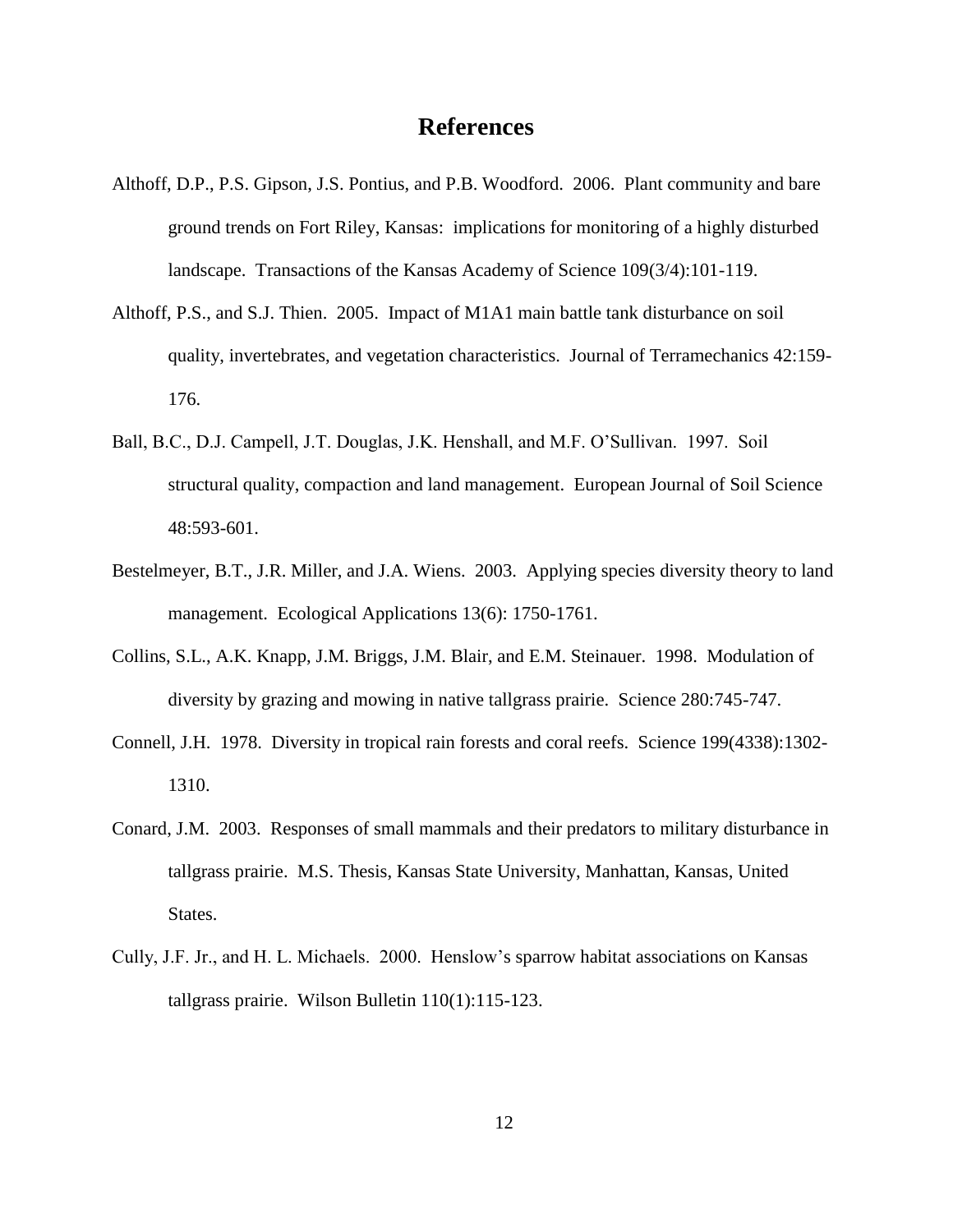- Diersing, V.E., R.B. Shaw, S.D. Warren, and E.W. Novak. 1988. A user's guide for estimating allowable use of tracked vehicles on nonwooded military training lands. Journal of Soil and Water Conservation 43:191-195.
- Fleharty, E.D., and L.E. Olson. 1969. Summer food habits of *Microtus ochrogaster* and *Sigmodon hispidus*. Journal of Mammalogy 50:475-486.

Grime, J.P.. 1979. Plant strategies and vegetation processes. Wiley, New York.

- Hamza, M.A., and W.K. Anderson. 2005. Soil compaction in cropping systems: a review of the nature, causes, and possible solutions. Soil and Tillage Research 82(2):121-145.
- Hobbs, R.J., and L.F. Huenneke. 1992. Disturbance, diversity, and invasion: implications for conservation. Conservation Biology 6(3):324-337.
- Hulbert L.C. 1986. Fire effects on tallgrass prairie. pp. 138-l42. In: Proceedings of the Ninth North American Prairie Conference. G.K. Clambey and R.H. Pemble [eds.], Fargo, North Dakota.
- Joern, A. 2005. Disturbance by fire frequency and bison grazing modulate grasshopper assemblages in tallgrass prairie. Ecology 86(4):861-873.
- Johnson, F.L. 1982. Effects of tank training activities on botanical features at Fort Hood, Texas. Southwestern Naturalist 27:309-314.
- Johnson, M.L., and M.S. Gaines. 1988. Demography of the western harvest mouse, Reithrodontomys megalotis, in eastern Kansas. Oecologia 75(3):405-411.
- Kaufman, D.W., and E.D. Fleharty. 1974. Habitat selection by nine species of rodents in northcentral Kansas. The Southwest Naturalist 18:443-451.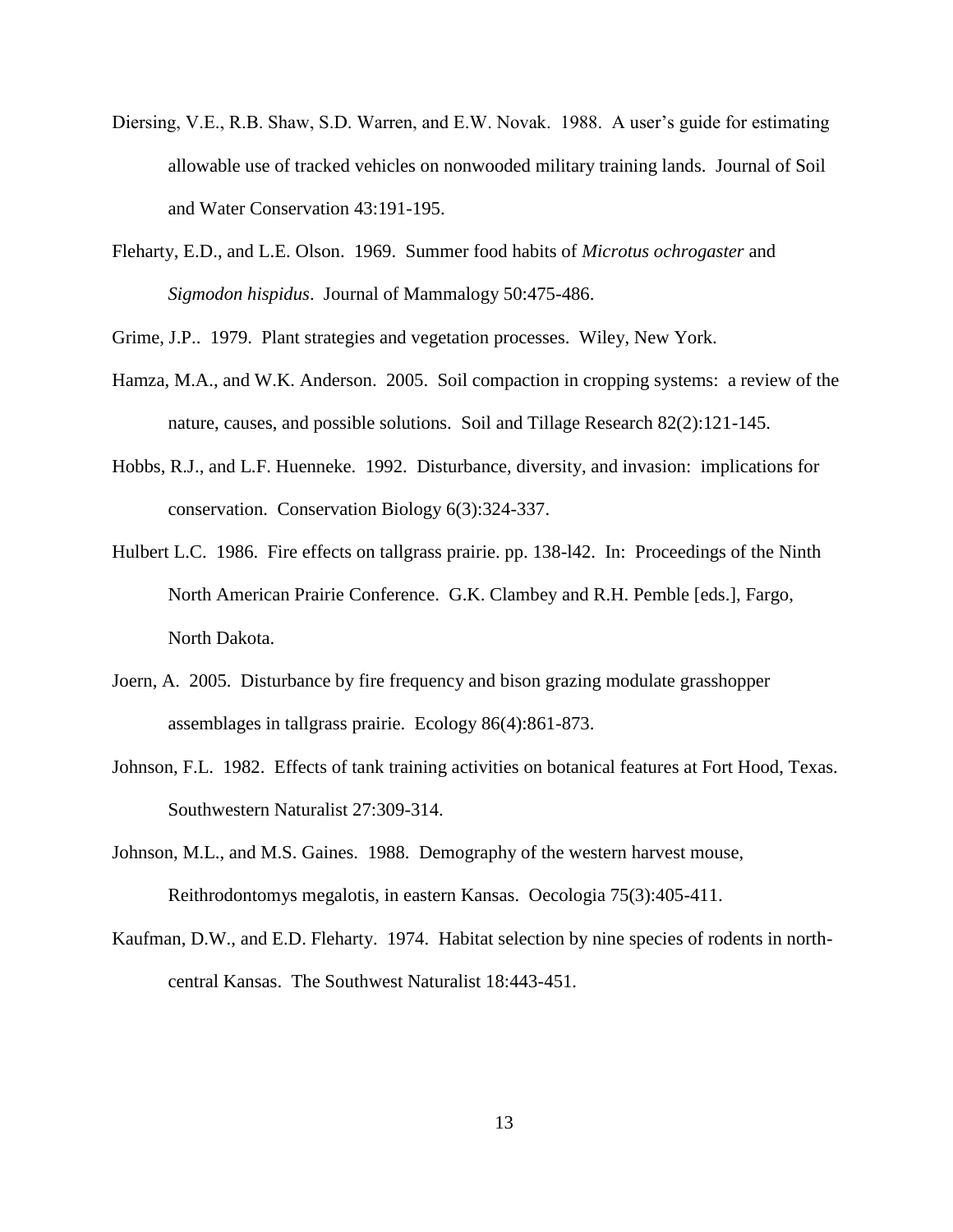- Kaufman, D.W., and G.A. Kaufman. 1989. Nongame wildlife management in central Kansas: implications of small mammal use of fencerows, fields, and prairie. Transactions of the Kansas Academy of Science 92(3/4):198-205.
- Leis, S.A., D.M. Engle, D.M. Leslie Jr., and J.S. Fehmi. 2005. Effects of short- and long- term disturbance resulting from military maneuvers on vegetation and soils in mixed prairie. Environmental Management 36:849-861.
- Leis, S.A., D.M. Leslie Jr., D.M. Engle, and J.S. Fehmi. 2007. Small mammals as indicators of short-term and long-term disturbance in mixed prairie. Environmental Monitoring and Assessment 137(1-3):75-84.
- Li, Q., P.D. Ayers, and A.B. Anderson. 2006. Prediction of impacts of wheeled vehicles on terrain. Journal of Terramechanics 44(2):205-215.
- Lobue, J., and M. Darnell. 1959. Effect of habitat disturbance on a small mammal population. Journal of Mammalogy 40:425-437.
- Louzada, J., A.P. Lima, R. Matavelli, L. Zambaldi, and J. Barlow. 2010. Community structure of dung beetles in Amazonian savannas: role of fire, disturbance, vegetation, and landscape structure. Landscape Ecology 25(4):631-641.
- Andren, H. 1994. Effects of habitat fragmentation on birds and mammals in landscapes with different proportions of suitable habitat: a review. Oikos 71(3):355-366.
- Masters, R.A., and R.L. Sheley. 2001. Principles and practices for managing rangeland invasive plants. J. Range Management 54:502-517.
- Milchunas, D.G., K.A. Schulz, and R. B. Shaw. 2000. Plant community structure in relation to long-term disturbance by mechanized military maneuvers in a semiarid region. Environmental Management 25:525-539.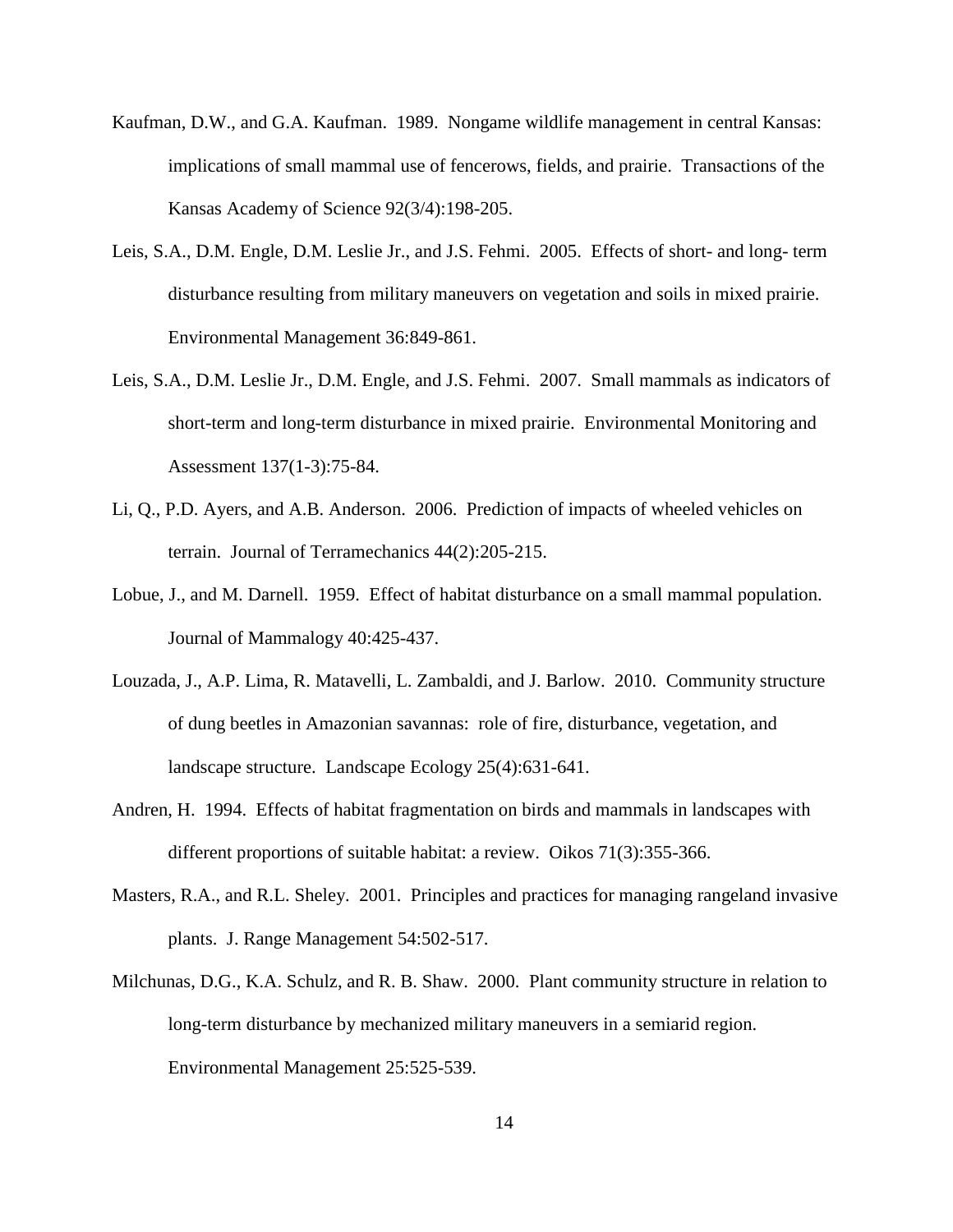- Morris, D.W. 1990. Temporal variation, habitat selection and community structure. Oikos 59:303-312.
- Morris, D.W. 1987. Ecological scale and habitat use. Ecology 68(2):362-369.
- Olson, R.A., and M.J. Brewer. 2003. Small mammal populations occurring in a diversified winter wheat cropping system. Agriculture, Ecosystems and Environment 95:311-319.
- Pearson, O.P. 1960. Habits of harvest mice revealed by automatic photographic records. Journal of Mammalogy 41:58-74.
- Perlut, N.G., A.M. Strong, T.M. Donovan, and N.J. Buckley. 2006. Grassland songbirds in a dynamic management landscape: behavioral responses and management strategies. Ecological Applications 16:2235-2247.
- Pimentel, D., and N. Kounang. 1998. Ecology of soil erosion in ecosystems. Ecosystems 1(5):416-426.
- Pitts, R.M., M.J. Levalley, and S. Klinger. 1987. Mammals of Fort Riley, Kansas. Transactions of the Kansas Academy of Science 90(1-2): 75-80.
- Poyry, J., S. Lindgren, J. Salminen, and M. Kuussari. 2004. Restoration of butterfly and moth communities in semi-natural grasslands by cattle grazing. Ecological Applications 14(6):1656-1670.
- Prosser, C.W., K.K. Sedivec, and W.T. Barker. 2000. Tracked vehicle effects on vegetation and soil characteristics. Journal of Range Management 53:666-670.
- Quist, M.C., P.A. Fay, C.S. Guy, A.K. Knapp, and B.N. Rubenstein. 2003. Military training effects on terrestrial and aquatic communities on a grassland military installation. Ecological Applications 13(2):432-442.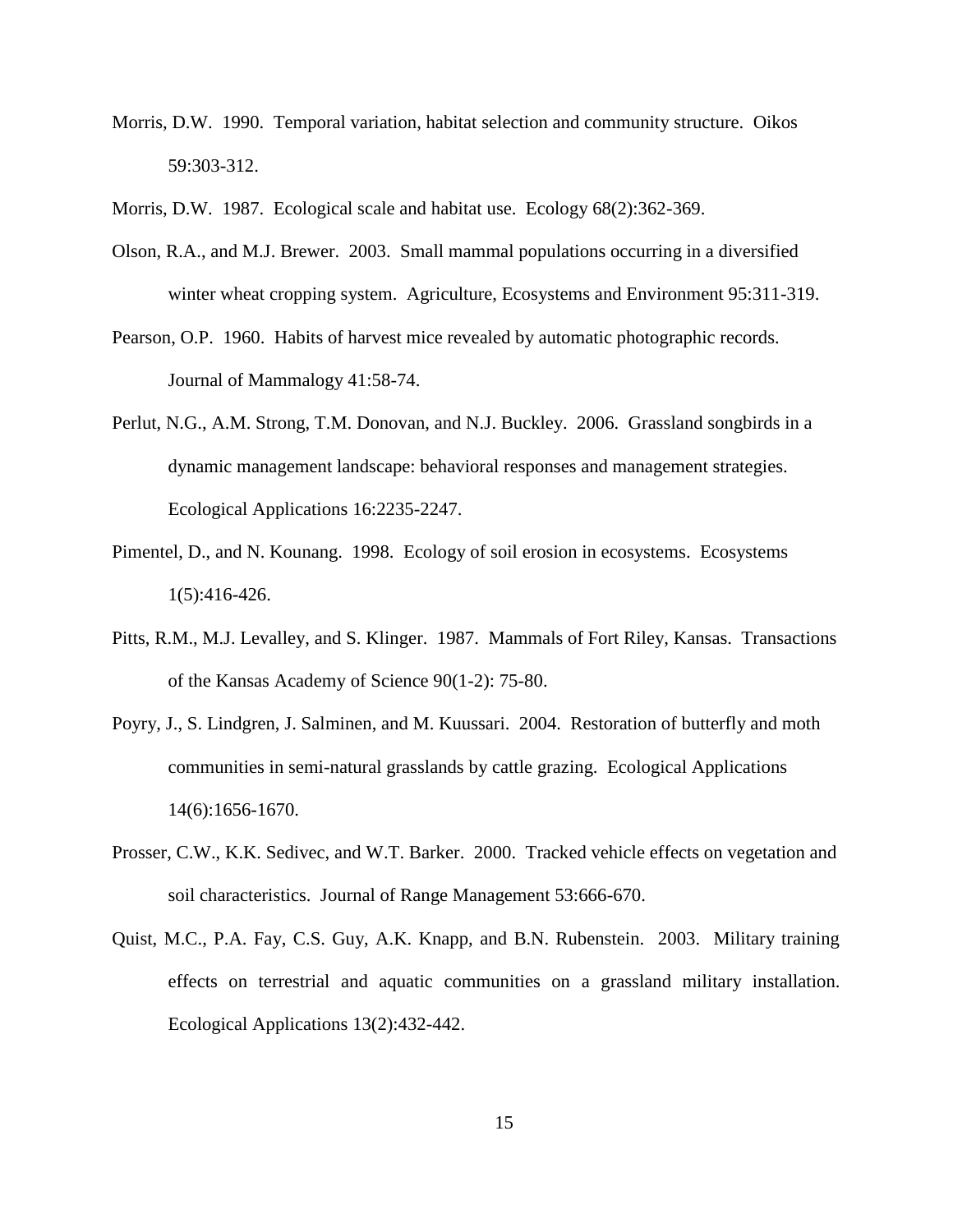- Rahmig, C.J., W.E. Jensen, and K.A. With. 2009. Grassland bird response to land management in the largest remaining tallgrass prairie. Conservation Biology 23:420-432.
- Reichman, O.J. 1987. Konza Prairie: a tallgrass natural history. University of Kansas Press, Lawrence, KS.
- Rosenzweig, M.L. 1981. A theory of habitat selection. Ecology 62(2):327-335.
- Rowe, R.J. 2007. Legacies of land use and recent climatic change: the small mammal fauna in the mountains of Utah. The American Naturalist 170(2):242-257.
- Rykiel JR., E.J. 1985. Towards a definition of ecological disturbance. Australian Journal of Ecology 10(3):361-365.
- Samson, F.B., and F.L. Knopf. 1994. Prairie conservation in North America. Bioscience 44: 418- 421.
- Smith, C.C. 1940. Succession on abandoned eroded farmland. Ecological Monographs 10:421- 484.
- Stein, B.A., C. Scott, and N. Bensen. 2008. Federal lands and endangered species: the role of military and other federal lands in sustaining biodiversity. BioScience 58(4):339-347.
- Soule, M.E. 1990. The onslaught of alien species, and other challenges in the coming decades. Conservation Biology 4:233-239.
- Sousa W.P. 1984. The role of disturbance in natural communities. Annual Review of Ecology and Systematics 15(4):353-391.
- Theobald, D.M., and J.B. Norman. 2006. Spatially-balanced sampling using the reversed randomized quadrant-recursive raster algorithm: a user's guide for the RRQRR ArcGIS v9.1 tool. URL: http://www.nrel.colostate.edu/projects/starmap. Natural Resource Ecology Lab, Colorado State University, Fort Collins, Colorado.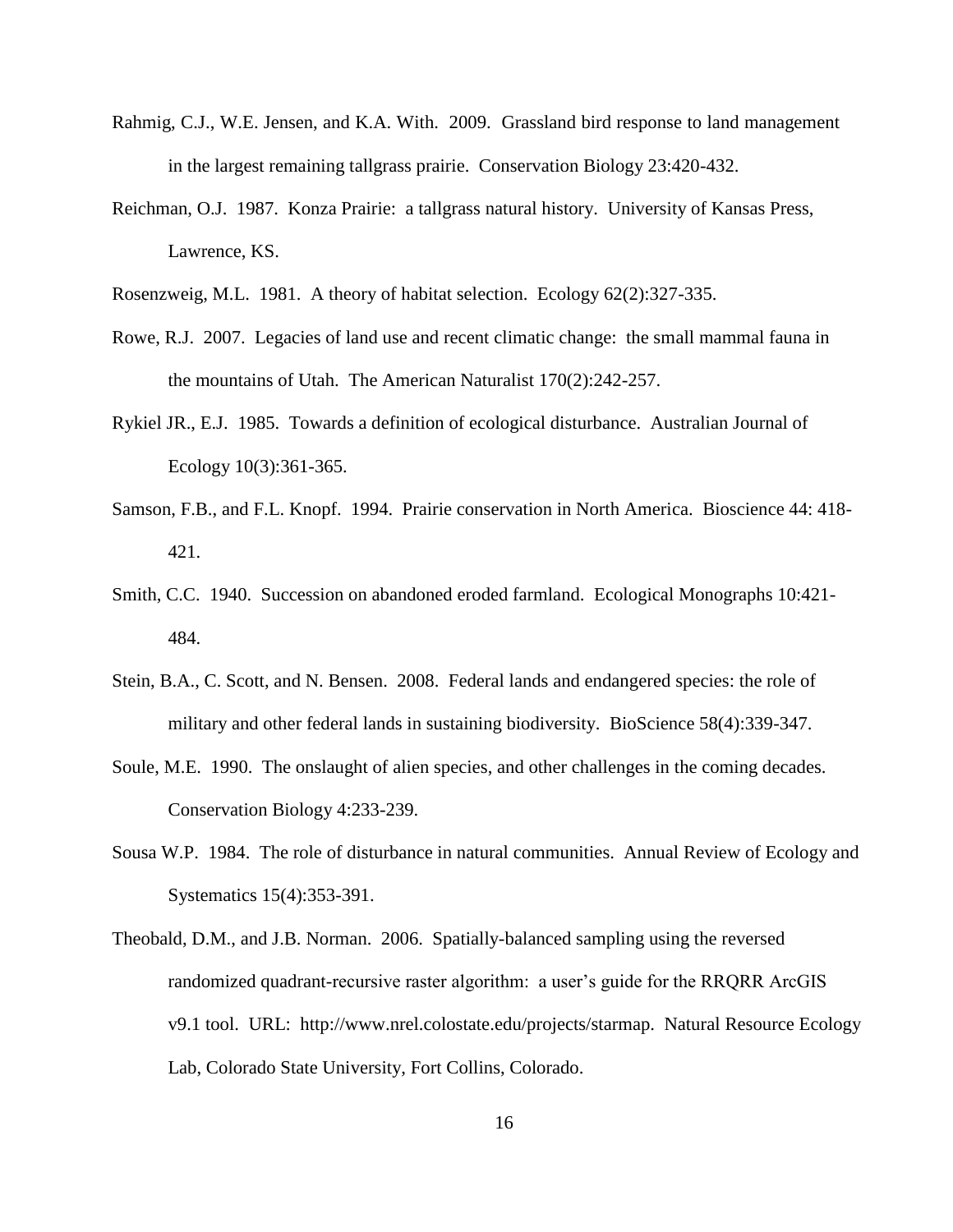- Theobald, D.M., D.L. Stevens Jr., D. White, N.S. Urquhart, A.R. Olsen, and J.B. Norman. 2007. Using GIS to Generate Spatially Balanced Random Survey Designs for Natural Resource Applications. Environmental Management 40:134-146.
- Turner, M.G. 1989. Landscape ecology: the effect of pattern on process. Annual Review of Ecological Systems 20:171-197.
- U.S. Army. 1994. Integrated natural resource management plan for Fort Riley, Kansas. Prepared by: Louis Berger and Associates, Inc., Washington, D.C., USA.
- USDA Soil Conservation Service. 1996. Soil survey of Riley County and part of Geary County, Kansas. U.S. Dept. Agriculture, Washington, DC.
- Van Horne, B., and P.B. Sharpe. 1998. Effects of tracking by armored vehicles on Townsend's ground squirrels in the Orchard Training Area, Idaho, USA. Environmental Management 22(4):617-623.
- Vos, C.C., J. Verboom, P.F.M. Opdam, and C.J.F. Ter Braak. 2001. Toward ecologically scaled landscape indices. American Naturalist 183(1):24-41.
- Walk, J.W., and R.E. Warner. 2000. Grassland management for the conservation of songbirds in the Midwestern USA. Biological Conservation 94(2):165-172.
- Webster, W., J. Jones Jr. 1982. *Reithrodontomys megalotis*. Mammalian Species, 167:1-5.
- Wecker, S.C. 1963. The role of early experience in habitat selection of the deer mouse, Peromyscus maniculatus bairdi. Ecological Monographs 33:307-325.
- Westman, W.E. 1990. Park management of exotic plant species: problems and issues. Conservation Biology 4:251-259.
- Wetzel, R.M. 1958. Mammalian succession on Midwestern floodplains. Ecology 39:262-271.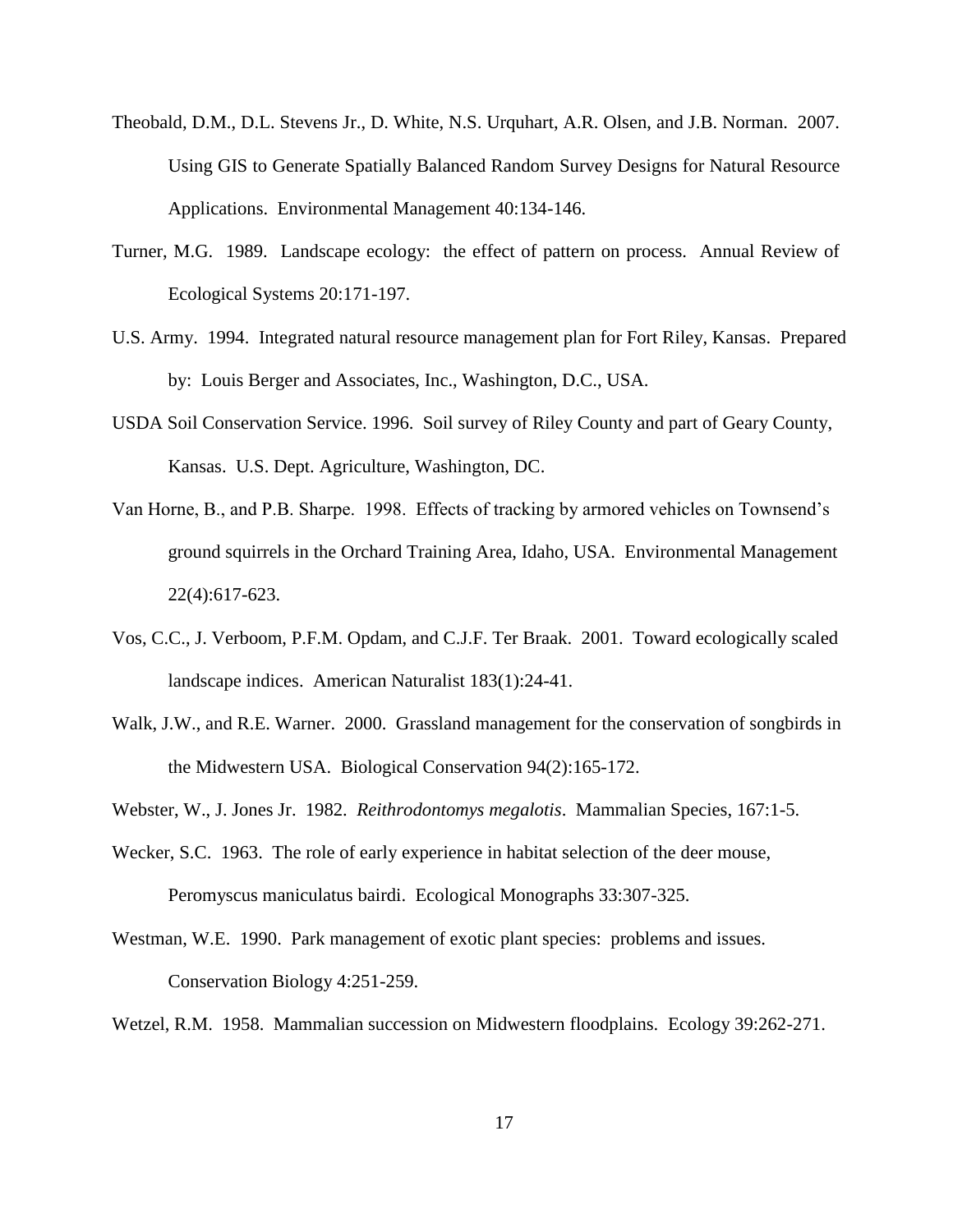- White, P.S., and S.T.A. Pickett. 1985. Natural disturbance and patch dynamics: an introduction. pp. 3-13. In: The ecology of natural disturbance and patch dynamics. S.T.A. Pickett and P.S. White [eds.], Academic Press, Orlando, Florida.
- Wiens, J.A. 1976. Population responses to patchy environments. Annual Review of Ecological Systems 7:81-120.
- Wywialowski, A.P. 1987. Habitat structure and predators: choices and consequences for rodent habitat specialists and generalists. Oecologia 72:39-45.
- York, T.P., N.E. West, R.J. Mueller, and S.D. Warren. 1997. Toleration of traffic by vegetation: life form conclusions and summary extracts from a comprehensive data base. Environmental Management 21:121-131.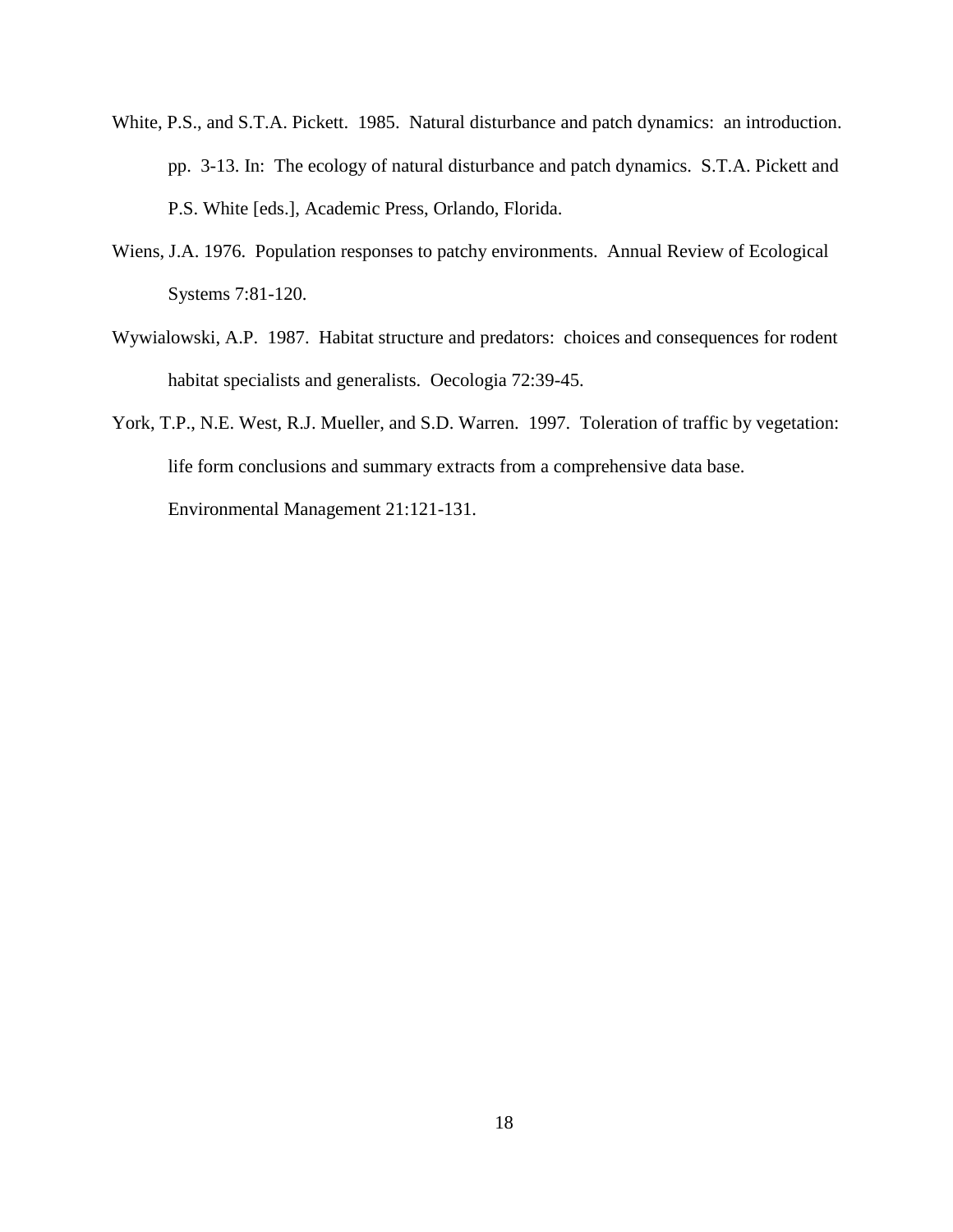## **Figures and Tables**

<span id="page-24-1"></span><span id="page-24-0"></span>**Table 1 Criteria for elimination of plots at Fort Riley, using GRTS design in ArcGIS to select potential plot locations.**

- 1) In a riparian/wooded area
- 2) Within 50 meters of maintained road
- 3) Falls in an area not accessible by non-military personnel (i.e. impact zone)
- 4) Intersected by intermittent or perennial stream
- 5) Intersected by pond
- 6) Contains a chain-link fence
- 7) Inside wildlife food plot or recently restored grassland
- 8) Contains quarry, borrow pit, or other excavated area
- 9) Scheduled for a controlled burn during trapping season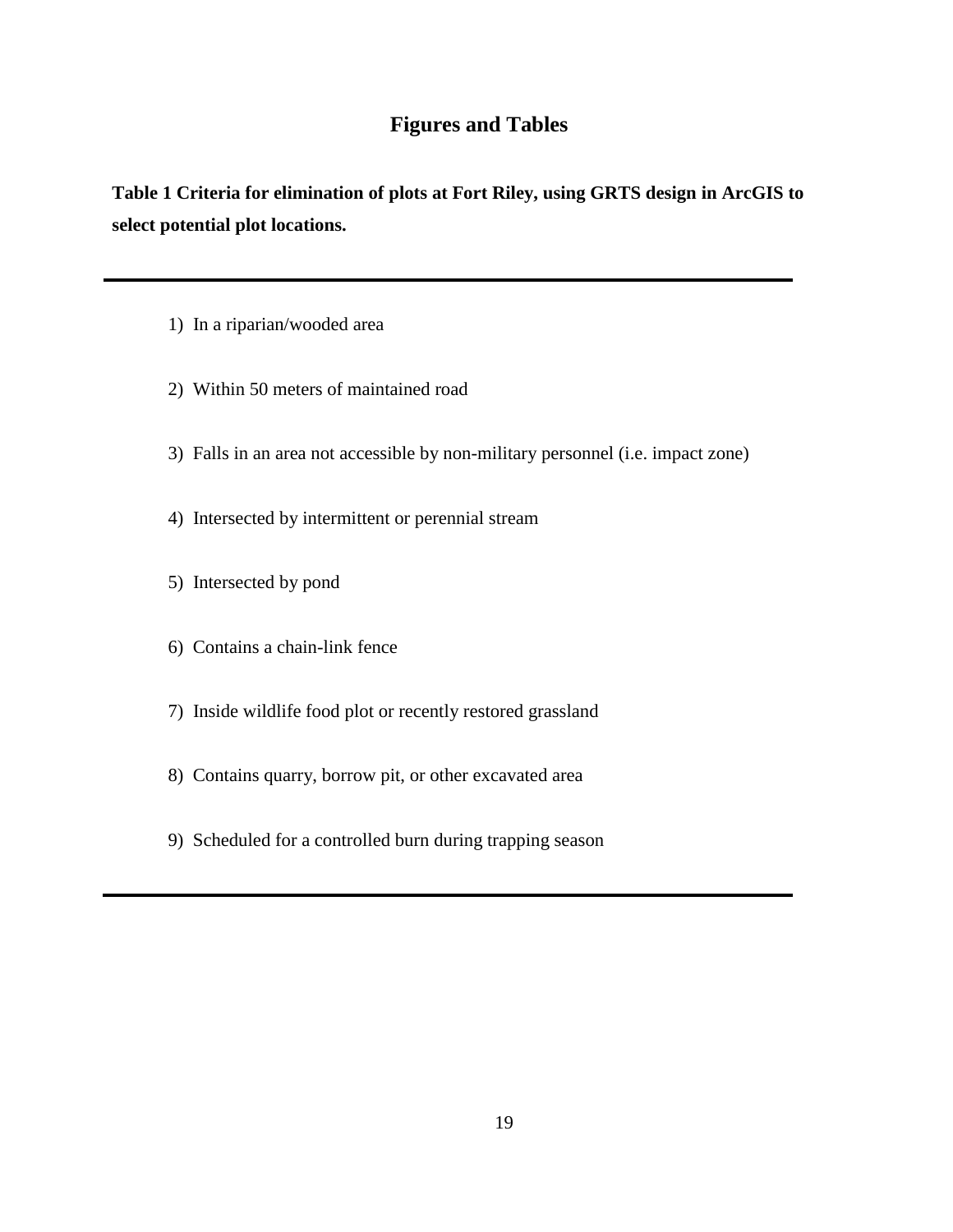<span id="page-25-0"></span>**Table 2 Number of unique individuals, and total number of captures (in parenthesis) from 12 species of small mammal captured on 32 study plots across the Fort Riley Military Reservation during the spring and fall of 2008.** 

| <b>Species</b>            | Spring         | Fall     |  |
|---------------------------|----------------|----------|--|
| Blarina hylophaga         | 1(1)           | 74(207)  |  |
| Chaetodipus hispidus      | 2(6)           | 8(10)    |  |
| Cryptotis parva           | $\overline{0}$ | 3(3)     |  |
| Microtus ochrogaster      | 63(163)        | 479(692) |  |
| Mus musculus              | $\theta$       | 2(2)     |  |
| Neotoma floridana         | 5(8)           | 2(7)     |  |
| Peromyscus leucopus       | 25(74)         | 43(95)   |  |
| Peromyscus maniculatus    | 107(449)       | 315(728) |  |
| Reithrodontomys megalotis | 197(733)       | 565(903) |  |
| Reithrodontomys montanus  | 9(15)          | 13(17)   |  |
| Sigmodon hispidus         | 6(17)          | 147(248) |  |
| Zapus hudsonius           | 0              | 2(2)     |  |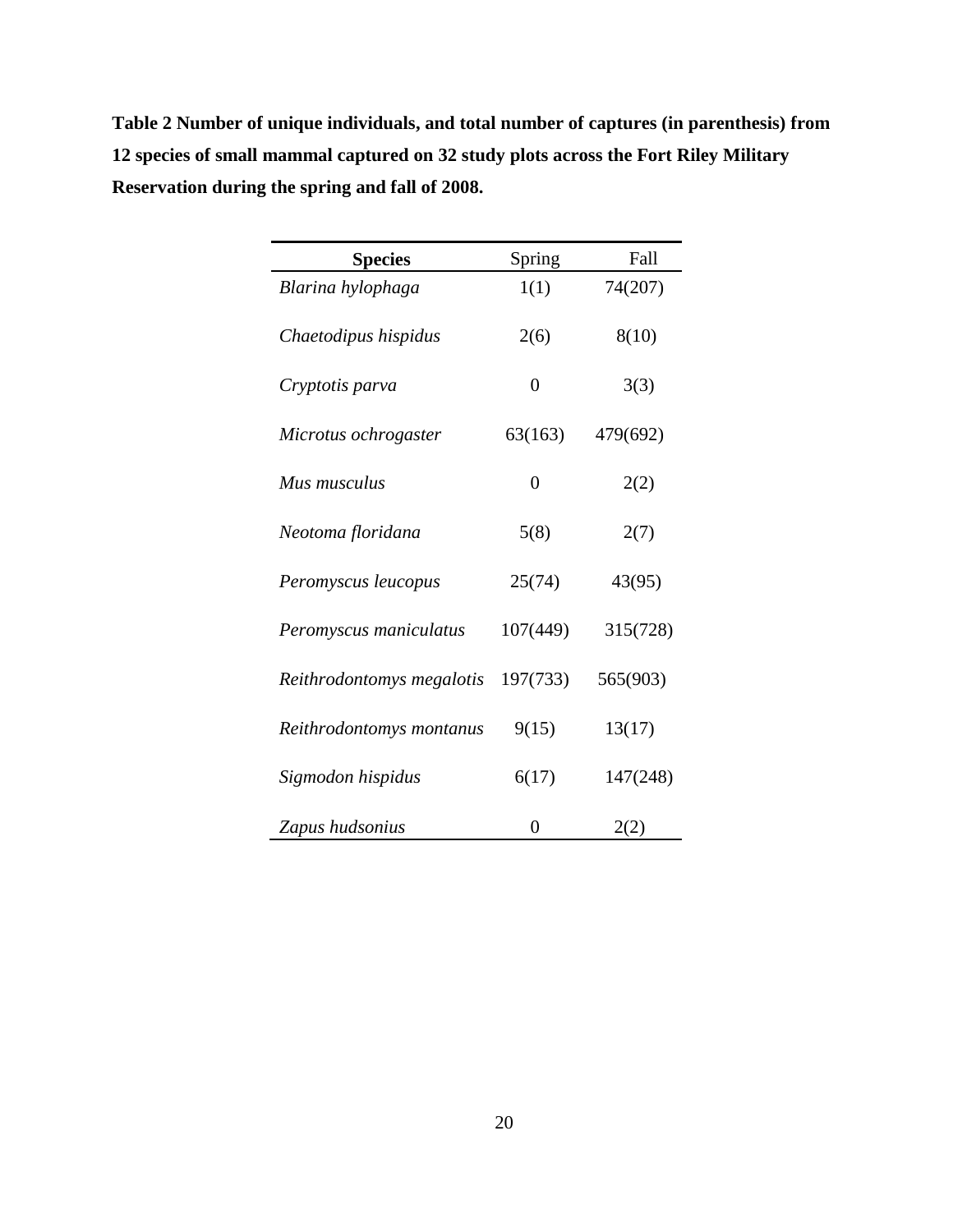<span id="page-26-0"></span>**Table 3. Summary of a repeated measures analysis of variance on the effects of season (spring vs. fall) and disturbance intensity (four categories) created by military combat vehicles on the abundance of three small mammal species at the Fort Riley Military Installation, Kansas in 2008.**

| <b>Species</b>               | <b>Effect</b>               | F     | DF   | P       |
|------------------------------|-----------------------------|-------|------|---------|
|                              |                             |       |      |         |
| <b>Deer Mouse</b>            |                             |       |      |         |
|                              |                             |       |      |         |
|                              | Season                      | 3.04  | 1,14 | 0.1     |
|                              |                             |       |      |         |
|                              | <b>Disturbance Category</b> | 1.85  | 3,42 | 0.15    |
|                              |                             |       |      |         |
|                              | Interaction                 | 0.74  | 3,42 | 0.54    |
|                              |                             |       |      |         |
| <b>Western Harvest Mouse</b> |                             |       |      |         |
|                              |                             |       |      |         |
|                              | Season                      | 0.88  | 1,14 | 0.36    |
|                              |                             |       |      |         |
|                              | Disturbance Category        | 5.77  | 3,42 | < 0.001 |
|                              |                             |       |      |         |
|                              | Interaction                 | 0.46  | 3,42 | 0.71    |
|                              |                             |       |      |         |
| <b>Prairie Vole</b>          |                             |       |      |         |
|                              |                             |       |      |         |
|                              | Season                      | 15.51 | 1,14 | 0.001   |
|                              |                             |       |      |         |
|                              | Disturbance Category        | 2.89  | 3,42 | 0.04    |
|                              |                             |       |      |         |
|                              | Interaction                 | 3.55  | 3,42 | 0.02    |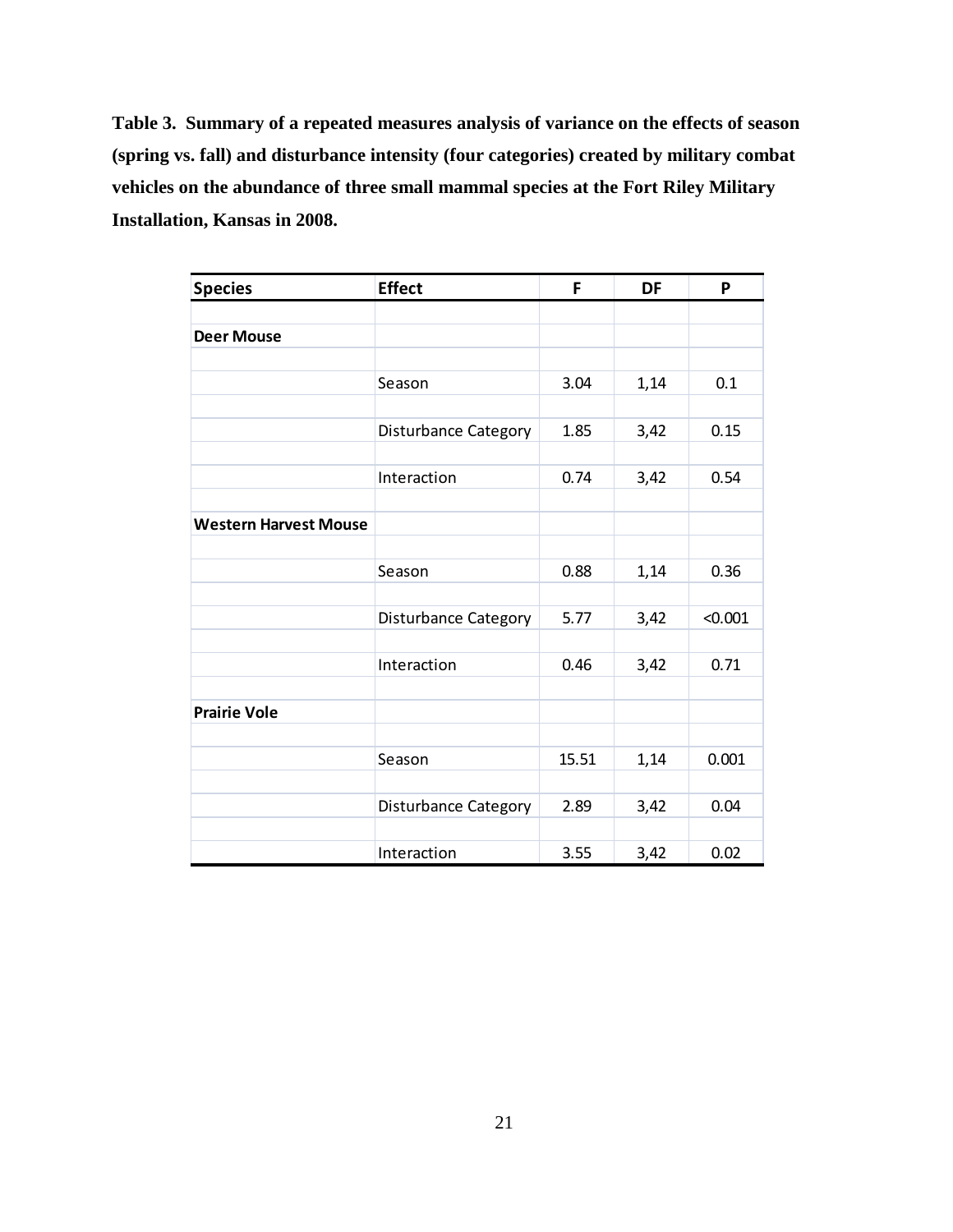<span id="page-27-0"></span>**Figure 1 Diagram depicting the hypothesis between species abundance and disturbance intensity for three small mammal species on the Fort Riley Military Installation, Kansas.**

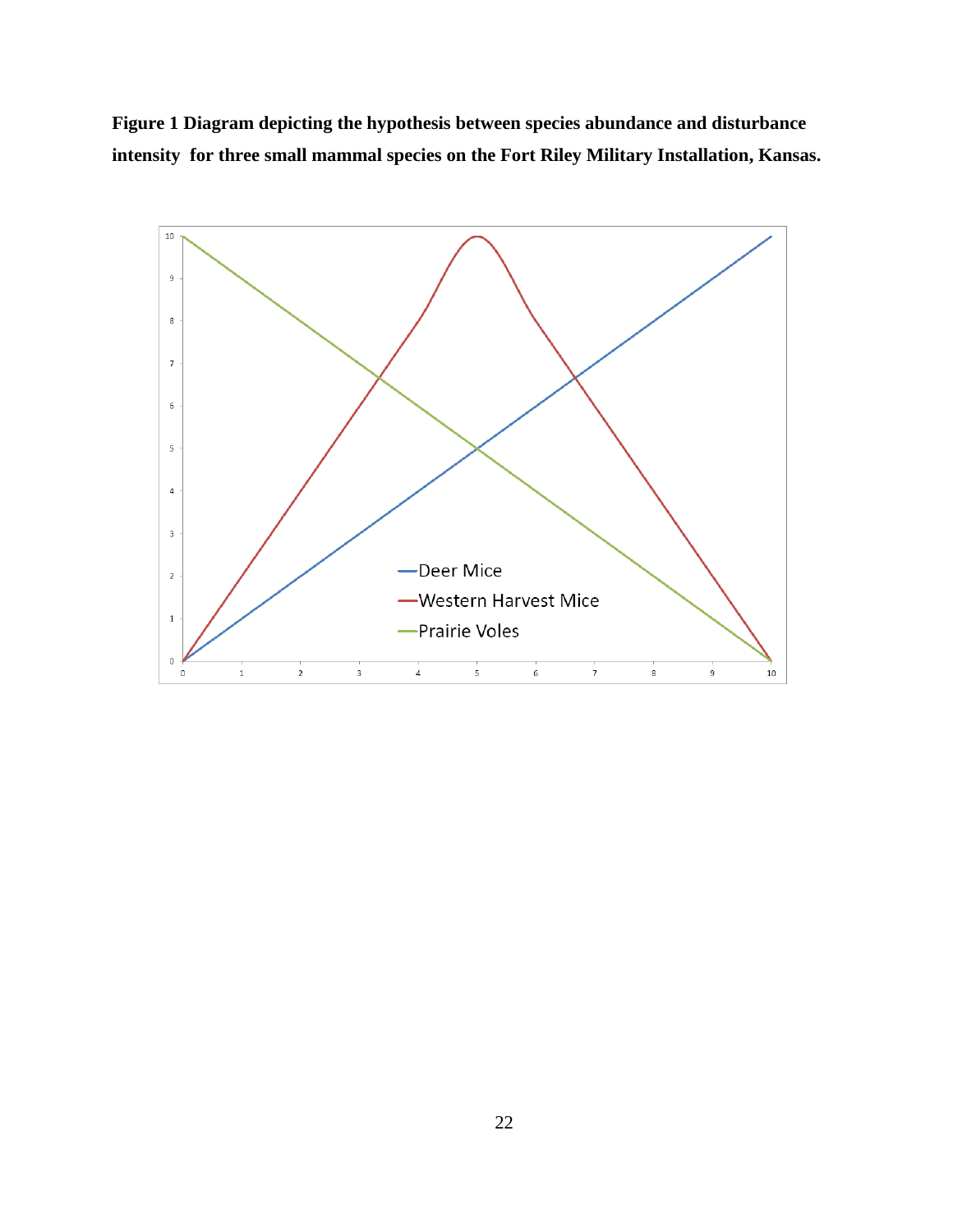<span id="page-28-0"></span>**Figure 2 The Fort Riley Military Reservation (right) is located in the Flint Hills (center) of Kansas. Field sites for this study were dispersed across the Fort Riley landscape, with the exception of the impact area (red area) which is closed to non-military personnel.** 

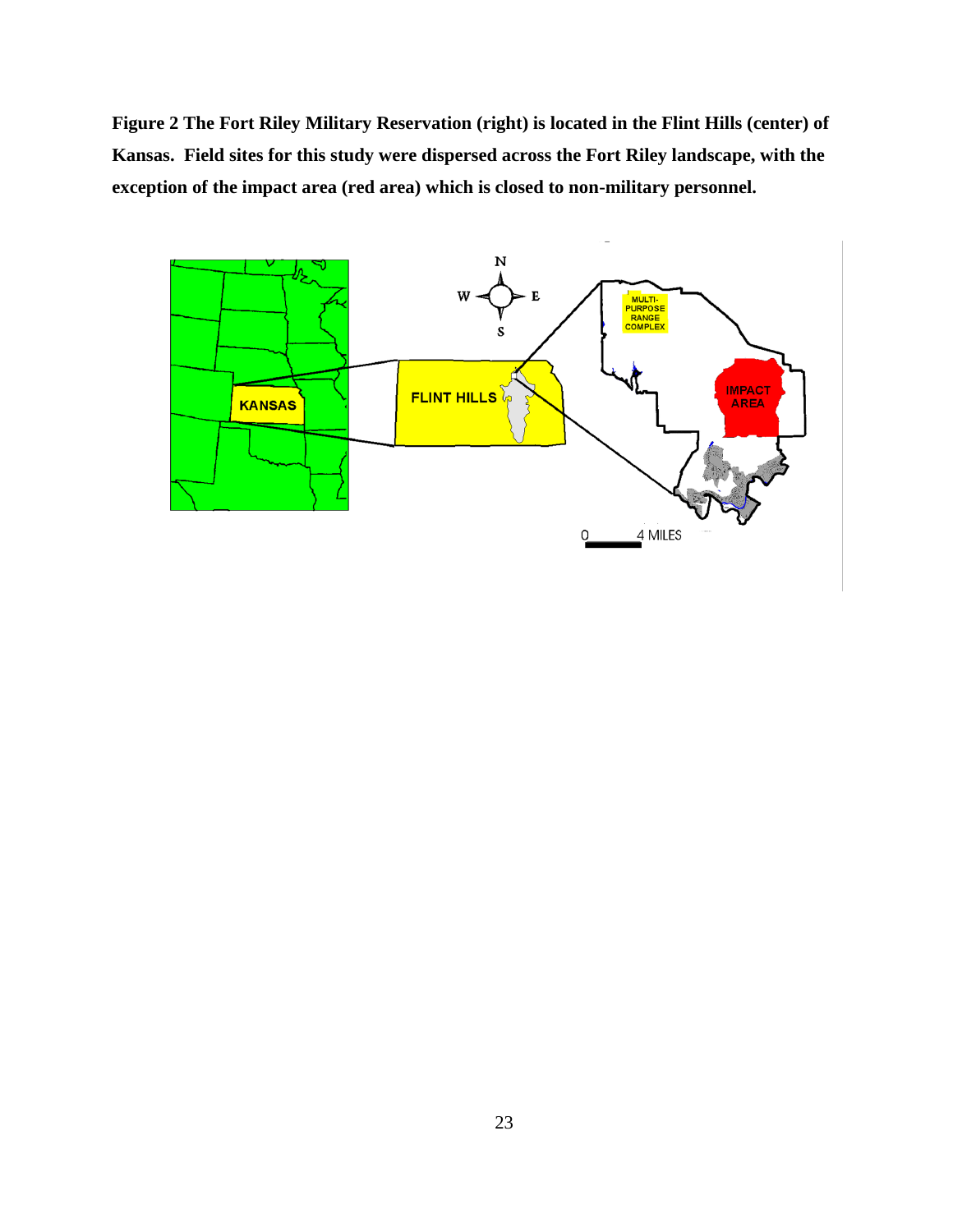<span id="page-29-0"></span>**Figure 3 Western harvest mouse habitat associations from 32 study sites across four disturbance categories on the Fort Riley military installation in the spring and fall of 2008. Variation between disturbance categories was significant (Table 3).** 



Western Harvest Mice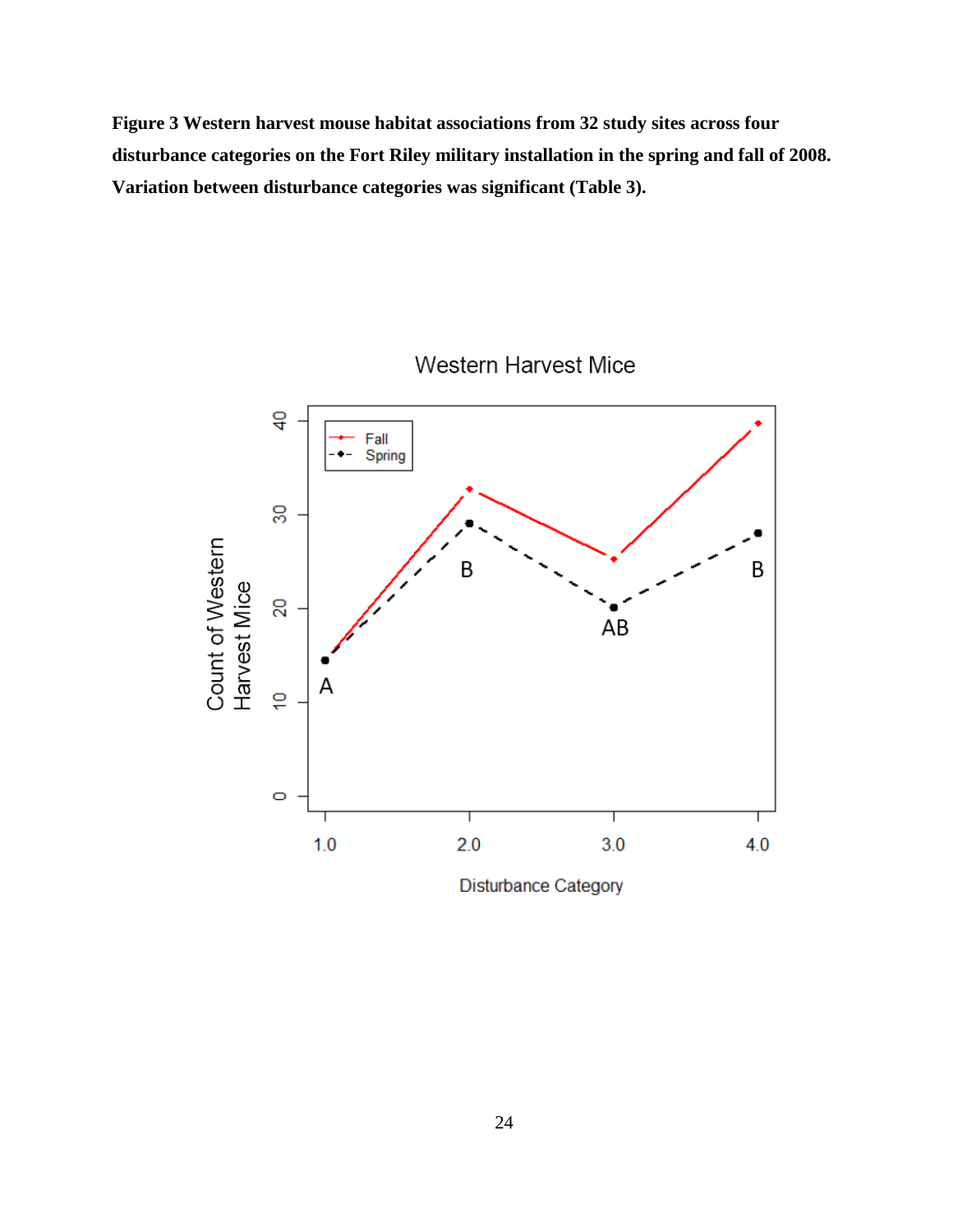<span id="page-30-0"></span>**Figure 4 Prairie vole habitat associations from 32 study sites across four disturbance categories on the Fort Riley military installation in the spring and fall of 2008. Variation in season and category were significant (Table 3). Variation between seasons was significant.**



Prairie Voles